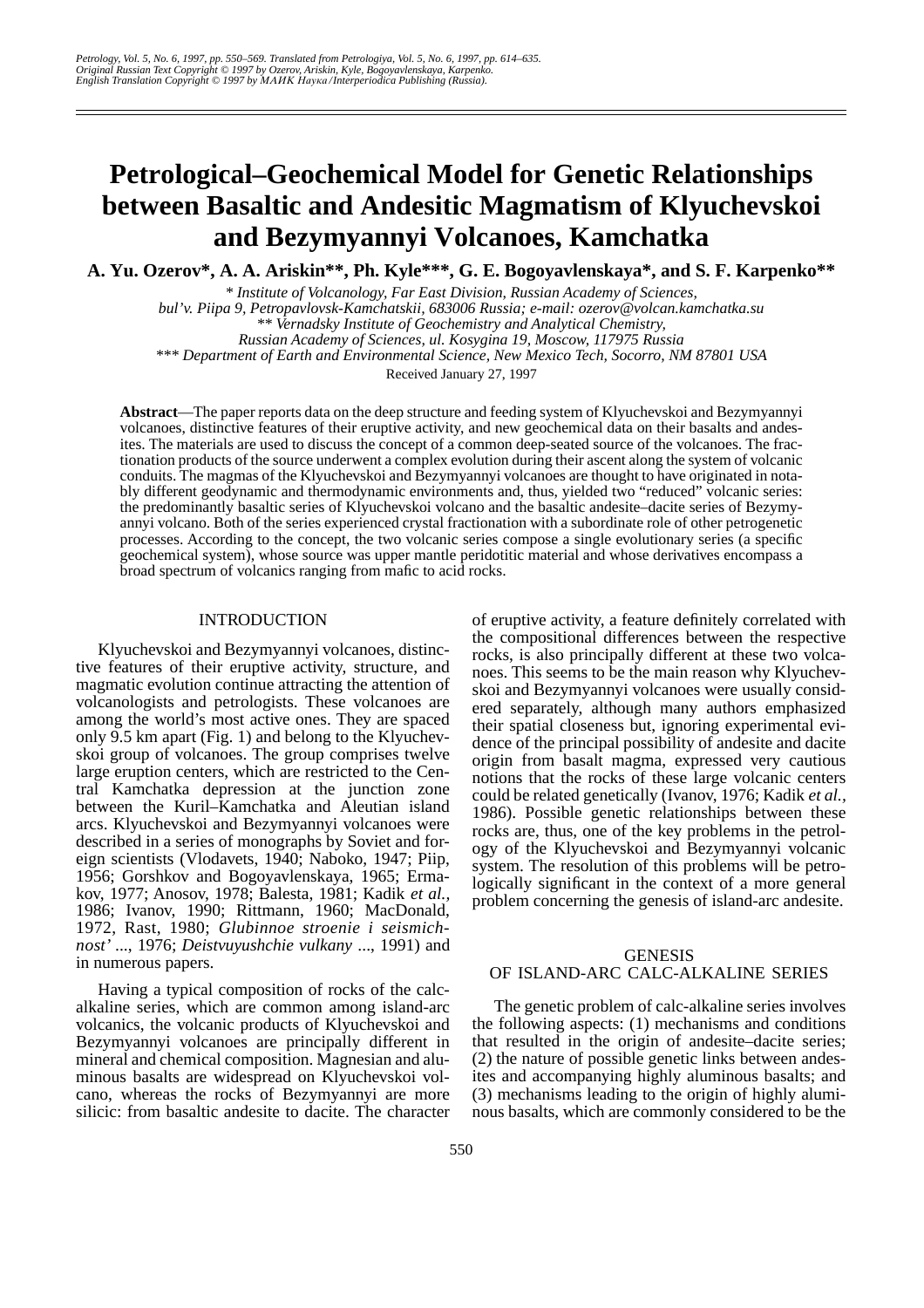

**Fig. 1.** Schematic map showing the deposits of historical eruptions of Klyuchevskoi and Bezymyannyi volcanoes (prepared by A.Yu. Ozerov using materials of G.E. Bogoyavlenskaya and V.N. Dvigalo of the Institute of Volcanology, Far East Division, Russian Academy of Sciences).

Oval'naya Zimina volc.

(1) Craters of the volcanoes Klyuchevskoi (circle) and Bezymyannyi (semioval); (2) lava flows of historical (1932–1990) eruptions of Klyuchevskoi volcano and their eruption years; (3) cinder cones; (4) pyroclastic flows of the 1956 eruption of Bezymyannyi volcano; (5) deposits produced by the pinpoint explosion of the 1956 Bezymyannyi eruption; (6) courses of pyroclastic flows from 1957 to the present time, Bezymyannyi volcano; (7) contours; (8) dry river valleys; (9) Kamchatka River.

initial (parental) magmas for the association of andesites and dacites.

 $5 km$ 

Bezy

Kamen

A number of hypotheses were developed to account for the two former problems. These hypotheses involve the idea that andesitic melts can be melted immediately from water-bearing material of the upper mantle or from the subducted oceanic crust, metasomatic transformations of mantle material under the effect of fluid flows, assimilation of sialic crustal material by basaltic magmas, separation of immiscible mafic liquids, and the fractionation of the basaltic source accompanied by the settling of magnetite- and amphibole-bearing mineral assemblages [detailed reviews of these concepts were presented by Kadik *et al.* (1986) and Bogatikov and Tsvetkov (1988)]. A thorough analysis of the reasoning in support of certain concepts is beyond the

PETROLOGY Vol. 5 No. 6 1997

1000

st®

N

1  $\mathcal{I}$ 

ంటా

⊛

3 4

5 6

7 8  $\overline{c}$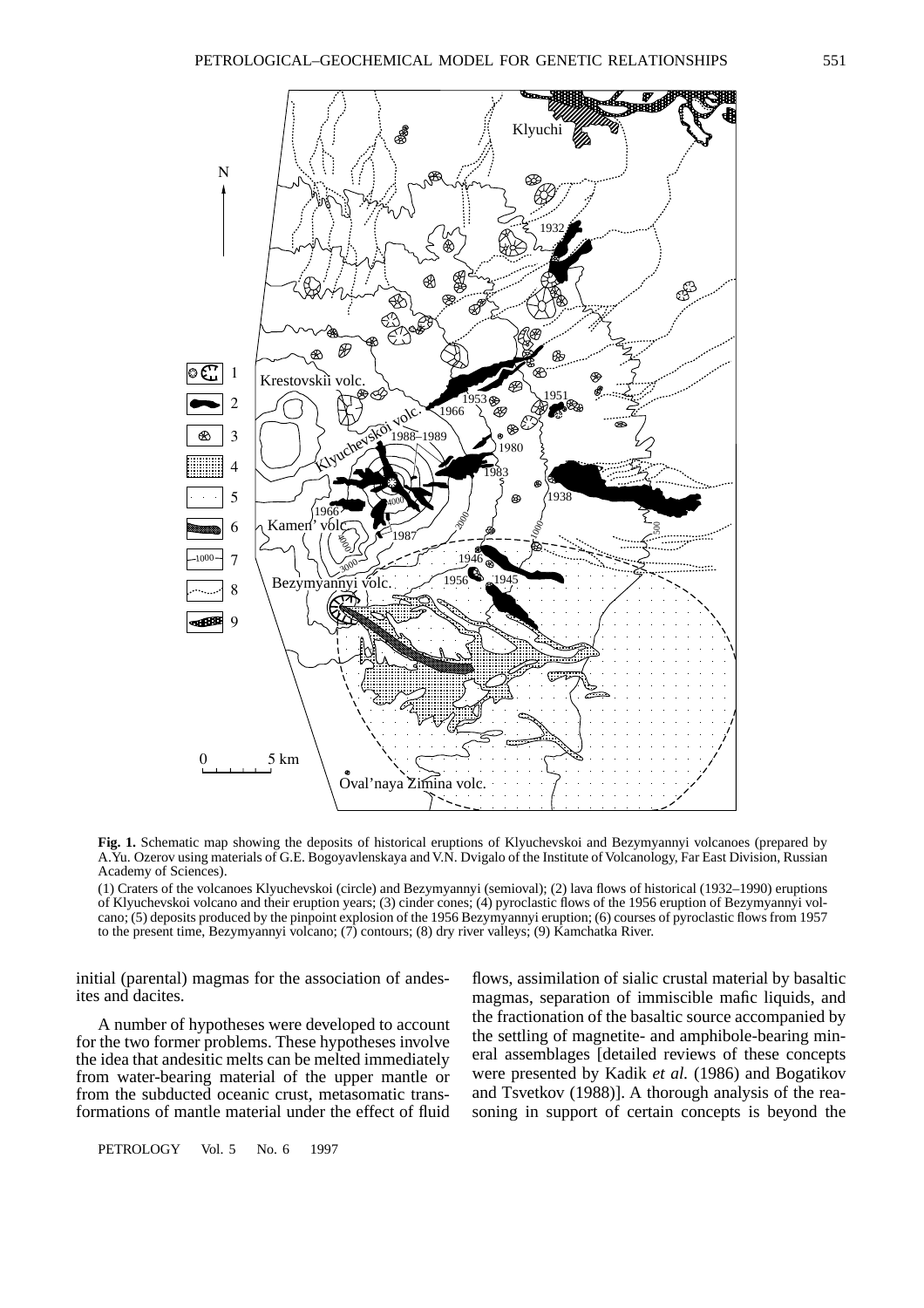scope of this paper; however, in our opinion, it is only the concept of *crystal fractionation of a highly-alumina basaltic magma* that has received the necessary experimental support (Grove *et al.,* 1982; Babansky *et al.,* 1983; Kadik *et al.,* 1986; Grove and Baker, 1984; Grove and Kinzler, 1986; Sisson and Grove, 1993).

The very first lines of evidence for this concept were developed by Osborn, who demonstrated that an increase in the oxygen fugacity  $(f_{O_2})$  expands the stability field of magnetite in silicate systems, and, as a result, the residual melts become strongly enriched in  $SiO<sub>2</sub>$  (Osborn, 1959). This conclusion was later confirmed by numerous experiments with natural basalts. However, there is no consensus among petrologists concerning the conditions and main phases that control the development of calc-alkaline trends. This is explained by the fact that the melt can also enrich in  $SiO<sub>2</sub>$  in response to an increase in the water pressure, which shifts the proportions of olivine, plagioclase, and pyroxenes  $(\pm$  amphibole) toward the fields of more acid differentiates (Sisson and Grove,  $1993$ ).<sup>1</sup> Thus, the assessment of the effect of magnetite and amphibole crystallization in the presence of water is of crucial importance for understanding the conditions under which the andesite and dacite of calc-alkaline series develops. The presence of magnetite and the wide occurrence of amphibole in the lavas of Bezymyannyi volcano make these rocks useful for petrological and geochemical studies dealing with the origin of andesitic and dacitic associations.

The problem of the nature of highly-aluminous basalt as a probable source of island-arc andesites was first formulated by Kuno, who hypothesized that highly-aluminous basalts represent a primary magma that originated by the partial melting of mantle peridotite (Kuno, 1960). An alternative concept, which was advanced shortly after that by Yoder and Tilley (1962), is that the  $Al_2O_3$  enrichment in such magmas can be caused by the delay in plagioclase crystallization from water-bearing picrite–basaltic magmas. In this connection, it seems to be particularly important to take into consideration the fact that many island-arc volcanic centers pervasively produce both highly-aluminous and highly-magnesian basalts.<sup>2</sup> Such associations were encountered, for example, on Okmok and Makushin volcanoes on the Aleutian Islands (Nye and Reid, 1986; Gust and Perfit, 1987) and on Klyuchevskoi volcano (Khrenov *et al.,* 1989; Ozerov and Khubunaya, 1992; Kersting and Arculus, 1994). In spite of the fact that highly-magnesian basalts are relatively scarce, they were discussed as the possible parental rocks of highlyaluminous basaltic melts, whose source is upper mantle peridotitic material.

The hypothesis was further developed in a number of experimental works aimed at studying phase equilibria in highly-magnesian island-arc basalts under pressures from 1 atm to 20 kbar (Gust and Perfit, 1987; Kadik *et al.,* 1989, 1990; Draper and Johnston, 1992). These studies have established that, under pressures above 8 kbar and dry conditions, highly-magnesian basalts fractionate to melts with  $16-18$  wt %  $Al_2O_3$ . Their contents of major components are close to those of natural highly-aluminous basalts. However, some characteristics of highly-aluminous basalts, for example, the CaO and MgO proportions, have no analogues among synthetic chilled glasses (Draper and Johnston, 1992). A solution of this problem was proposed based on the example of lavas from Klyuchevskoi volcano (Ariskin *et al.,* 1995; Ozerov *et al.,* 1996a) and using methods of computer simulation of the polybaric fractionation of basaltic magma (Ariskin *et al.,* 1993).

According to the model, highly-aluminous basalts result from the high-pressure fractionation of parental picrite–basalt magma in the presence of water and under gradually decreasing pressure (decompression). In application to the Klyuchevskoi lavas, this model suggests the decompressional crystallization of the  $Ql + Cpx + Opx + Sp$  assemblage from the initial high-Mg magma at depths from 57 to 21 km (19–7 kbar), temperatures of  $\sim$ 1350–1110°C, and 2–3 wt % water in the melt (Ariskin *et al.,* 1995). The enrichment of the melt in  $H_2O$  results in a notable delay of plagioclase crystallization and the origin of highly-aluminous differentiation products, which contain more than 18 wt %  $Al_2O_3$ . The aluminum enrichment trend terminates when plagioclase appears on the liquidus at  $P = 7$  kbar and  $T = 1110$ °C. The compositional range of the model liquids produced by this moment covers the whole diversity of the Klyuchevskoi lavas, from highly-magnesian to highly-aluminous varieties (Table 1).

Our petrological model implicitly involves the fractionation dynamics of the Klyuchevskoi lavas by using a parameter characterizing the decompression rate of the magmatic melt, *dP*/*dF*, where *F* is the crystallization degree. According to our evaluations, this parameter for the Klyuchevskoi magma feeder should be approximately 0.33 kbar/% of the initial magma crystallization. Apparently, this value is related to the rate of ascent of the magmatic material, and the model itself assumes that, beneath the volcano, there are no large peripheral magma chambers in which isobaric fractionation could occur. Hence, the results of our petrological simulation of the origin of the Klyuchevskoi highlyaluminous basalts can be considered an indirect indication of that the roots of the volcanic feeding system penetrate as deep as the magma-generating zone in the upper mantle.

This paper presents materials on the deep-seated structure of the magma feeding system of Klyuchev-

<sup>1</sup> Symbols for minerals and end-members: *Ol*, olivine, *Pl*, plagioclase, *Cpx,* clinopyroxene (*Aug*, augite), *Opx*, orthopyroxene, *Sp*, chrome spinellid, *Mt*, titanomagnetite, *Fo*, forsterite, *An*, anorthite.

<sup>2</sup> These are basalts with >10 wt % MgO (Perfit *et al.,* 1980) and forsterite-rich olivine phenocrysts ( $F \text{o}_{88-92}$ ) (Kay and Kay, 1985).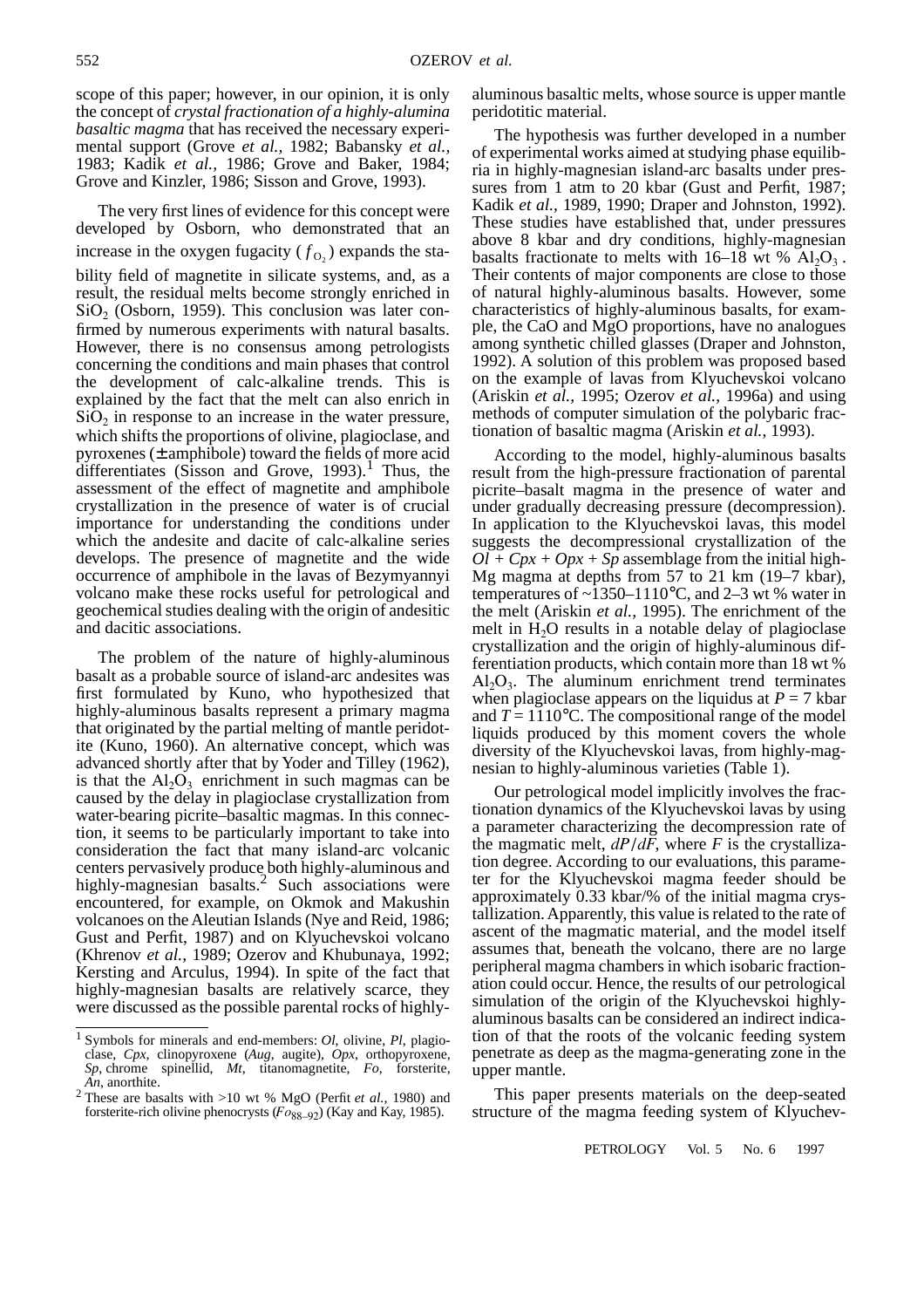skoi and Bezymyannyi volcanoes, distinctive features of their eruptive activity, and new geochemical data, which are employed in discussing the concept of a deep-seated source common for both volcanoes. The material from this source underwent a complex evolution during its ascent and migration through magma conduits.

# DEEP-SEATED STRUCTURE OF THE KLYUCHEVSKOI GROUP OF VOLCANOES

This problem will be discussed starting from analysis of the deep-seated structure of the Klyuchevskoi group of volcanoes and proceeding to the consideration of the upper portions of the system feeding Klyuchevskoi and Bezymyannyi volcanoes.

The crust and upper mantle beneath the Klyuchevskoi group of volcanoes was thoroughly examined by deep seismic sounding (Anosov *et al.,* 1978; Balesta *et al.,* 1991). According to these data, no Moho discontinuity, as it is traditionally understood, was recognized within the Central Kamchatka depression, but a thick transition zone with a complicated distribution of velocities was detected at depths from 28–32 to 40–42 km. This zone is overlain by the so-called "basaltic" layer 8–10 km in thickness. According to data of these geologists, the Conrad discontinuity beneath the Klyuchevskoi group of volcanoes is pronounced poorly and occurs at a depth of 18–20 km. The "granitic" layer has a thickness of 14–16 km, and its roof is situated at a depth of 6 km. The "granitic" layer is thought to be composed of Paleozoic sequences which are compositionally similar to the metamorphic complexes of the Sredinnyi and Ganal'skii ranges and the Khavyven Highland.

Seismic data make it possible to estimate the depth of younger rocks beneath the Klyuchevskoi group of volcanoes (Balesta *et al.,* 1991). These data indicate that the sedimentary cover has a complex structure, with the horizontal attitude of the rocks disturbed by numerous normal faults, and an *en echelon* structure that seems to be situated immediately underneath Klyuchevskoi volcano has a net slip of up to 1.5–2 km. According to this, the thicknesses, strikes, and dips of cover sequences vary within the area. The overall thickness of the Cretaceous succession was evaluated at approximately 3–4 km. It is overlain by a Paleogene volcanic–sedimentary sequence, whose thickness beneath the Klyuchevskoi group of volcanoes is about 1 km. The Neogene rocks (alternating terrigenous and volcanic rocks of varying composition) have roughly the same thickness. Hence, the earth's crust beneath the Klyuchevskoi group of volcanoes has a thickness of at least 28–30 km and is of the continental type. Its original structure was disturbed by normal faults and younger geologic structures.

Data obtained by deep seismic sounding provide valuable information for understanding the structure of the feeding volcanic system. The use of the "magma chamber sounding" method (Balesta, 1971) made it possible to determine that there are no seismic boundaries over the depth interval 20–60 km beneath Klyuchevskoi volcano because of the strong absorption of seismic waves (Anosov *et al.*, 1978 and a personal communication by G.I. Anosov in 1996). The "seismic shadow" zone suggests that there is a nearly vertical anomalous zone beneath the volcano. The zone is a magma conduit with a diameter of no more than 2 km. This structure is thought to cut through the lower crust, transition zone between the crust and mantle, and penetrate the upper mantle. The upper boundary of the zone cannot be traced based on seismic data, and its lower limit was not detected. Nevertheless, the geometry of this zone makes it identical to a long-living magma conduit, through which magma arose from its deep-seated source beneath the crust. Moreover, seismic data (diffracted waves related to the depth interval 40–60 km) give grounds to believe that no structures that could be interpreted as magma chambers occur within this depth range.

Unlike Klyuchevskoi volcano, a 6- to 7-km-thick anomalous zone with lower seismic wave velocities was definitely recognized beneath Bezymyannyi volcano at depths of 10–20 km. The zone was identified with a peripheral crustal magma chamber, which is not connected immediately with the upper mantle (Utnasin *et al.,* 1976). This is clearly indicated by reflecting seismic boundaries which can be traced immediately beneath the chamber zone of Bezymyannyi volcano at depths of 28–40 km. Nevertheless, the results of numerical simulation of the wave field registered by the seismic sounding of the whole Klyuchevskoi volcanic group indicate that a regional anomalous zone runs between Klyuchevskoi and Bezymyannyi volcanoes. The zone is characterized by variations in its seismic parameters along the strike. This suggests that the anomalous zone of Bezymyannyi volcano plunges beneath Kamen' and Klyuchevskoi volcanoes (Fig. 2), where it is connected with the anomalous zone of the Klyuchevskoi magma conduit (Utnasin *et al.,* 1976) probably at a depth of 30–40 km.

Further information on the deep structure of the Kluichevskoi group of volcanoes is obtained from natural sources of seismic waves: earthquakes, which occur both within the seismic focal layer and immediately underneath the volcanoes. Studies of the propagation of body waves from distant (in Japan) earthquakes indicate that the morphology of the "magma chamber" beneath Klyuchevskoi volcano resembles a flat lens, and it is situated at depths of 50–60 km (Gorshkov, 1956). It is pertinent to comment that an unambiguous interpretation of seismic data obtained using distant earthquakes is complicated by the necessity of taking into account numerous factors that can affect the damping of seismic waves. Because of this, it was proposed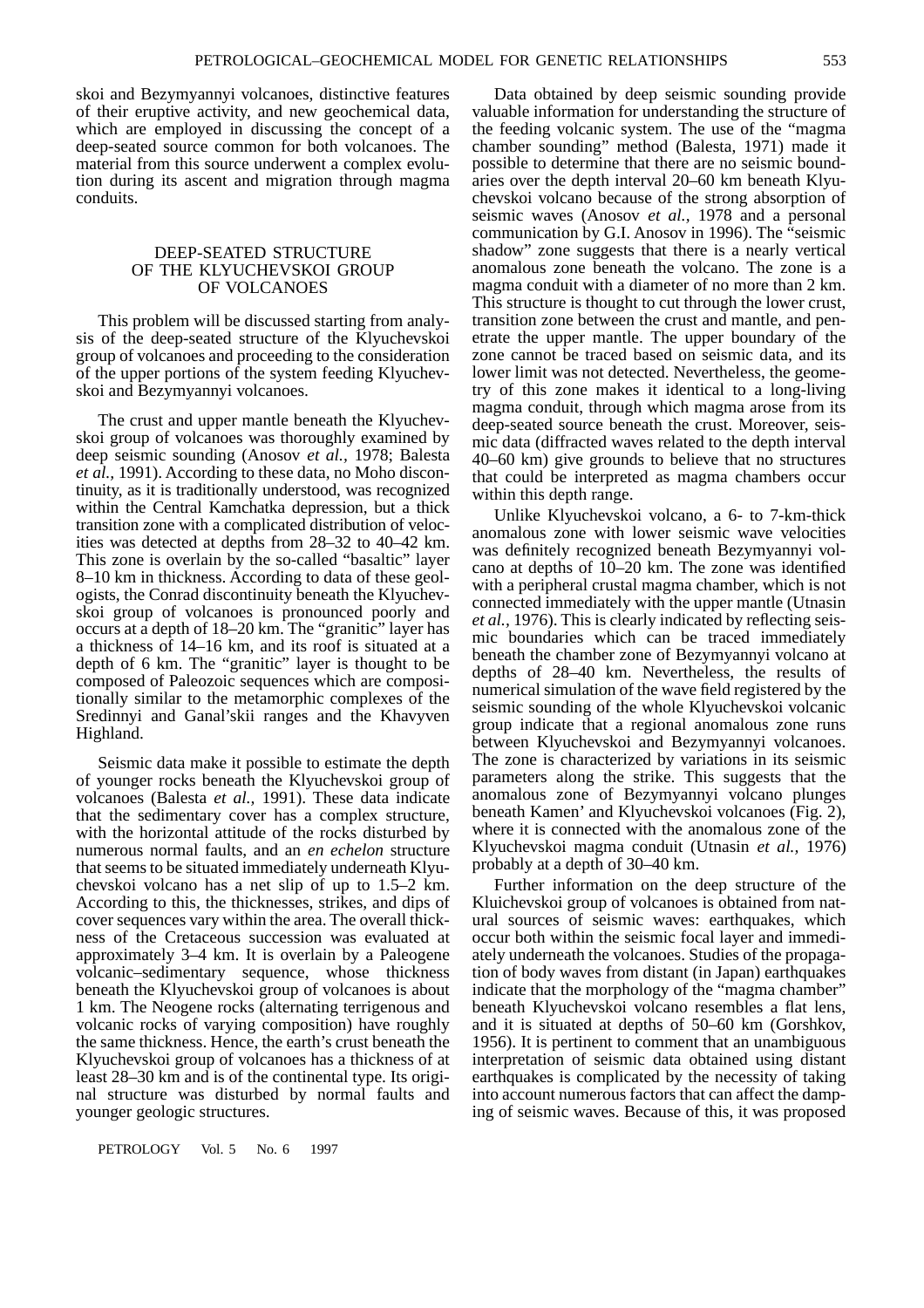to use closer earthquakes to obtain more reliable depth estimates for magma chambers (Fedotov and Farberov, 1966). In particular, Firsov and Shirokov (1971) revealed, using earthquakes in the vicinity of the Klyuchevskoi group of volcanoes in the seismic focal layer of the Vadati–Zavaritsky–Benioff zone, that seismic waves are shielded at depth of 70–150 km beneath Klyuchevskoi and Bezymyannyi volcanoes. This phenomenon was interpreted as caused by the propagation of seismic waves through a magma-generating zone. However, other interpretations are also possible. For example, a similar result can be produced by highvelocity layers within the crust–mantle transition zone (Anosov *et al.,* 1978).

The upper portion of the feeding system of Klyuchevskoi volcano proper (to a depth of 25–30 km) was described in detail on the basis of seismic data (Fedotov *et al.,* 1988). Volcanic earthquakes are known to be generated around magma conduits and chambers during the emplacement of intrusions, dikes, sills, and other processes that bring about changes in the pressure within magmatic reservoirs. Analysis of these earthquakes made it possible to establish that a highly seismic area is located immediately beneath Klyuchevskoi volcano, and single earthquakes and their swarms usually reach a depth of 25–30 km and occasionally (as during the 1986–1989 eruptions) reach as low as 35– 40 km (Zharinov *et al.,* 1990, 1991). It should be noted that numerous observations indicate that, before eruptions, earthquakes arise from a depth of about 25 km to the volcanic edifice with a velocity of 3–5 km per month. These observations suggest that a vertical seismically active zone (which was identified with a magma feeder) occurs in the upper portion of the Klyuchevskoi volcano feeding system. The zone continues from the bottom of the summit crater to depths of 25– 30 km (Fedotov *et al.,* 1988).

The most active part of the vertical seismically active zone has a shape of an elongated cylinder about 5 km in diameter. Within this zone, an aseismic area less than 3 km in diameter was recognized at depths from 5 to 20 km. The area is interpreted as a zone of plastic rocks around the main magma conduit of the volcano. This is compatible with data calculated based on the inferred temperatures of the feeding system (Fedotov *et al.,* 1988). The temperature of the walls of the main feeding conduit is 1200–1100°C and gradually decreases away from them to the ambient temperature in the host rocks. The rocks are most plastic near the conduit at a temperature of  $1100-700^{\circ}$ C, and, thus, the number of earthquakes there decreases or they are totally absent.

It should be stressed that no aseismic zones 5 km across or more that could be interpreted as large intermediate magma chambers were detected to depths of 25–30 km within the above-mentioned seismically active zone. The same conclusion follows from an analysis of the variations in the number of earthquakes with

depth: the stress field varies with approximately the same intensity in the upper part of the feeding system of Klyuchevskoi volcano over the depth interval 0–25 km (Fedotov *et al.,* 1988). This indicates that no large heterogeneities (magma chambers) occur in the feeding system within this depth range. It seems to be hardly possible that any significant amounts of basaltic magma could be accumulated at depths more than 20 km. This is evident from calculations based on estimated variations in excess magma pressure with depth: magma with a density of  $2.5-2.6$  g/cm<sup>3</sup> and under a pressure of hundreds of bars should be actively squeezed from deeper parts of the feeding system without forming intermediate chambers (Fedotov, 1993).

The following considerations should be taken into account in discussing the problem of intermediate magma chambers. The age of Klyuchevskoi volcano is approximately 7000 years (Braitseva *et al.,* 1994); i.e., it is too young for any large crustal or peripheral chambers to form on the magma feeder (Fedotov, 1980). The volcano has no caldera (and shows no traces of its development), a fact that would be indicative of the existence of a shallow magma reservoir beneath the volcano. The relatively even delivery of large magma volumes to Klyuchevskoi volcano (about  $6 \times 10^7$  t/year) seems to mean that it is not connected with any large crustal magma reservoir. At the same time, the discontinuous supply of magma to the Bezymyannyi feeder implies that a large intermediate magma chamber possibly exists in the roots of its feeding system.

In closing the analysis of the deep structure of the volcanoes, let us formulate two principal conclusions, which are important for discussing possible genetic links between the basalts and andesites of Klyuchevskoi and Bezymyannyi volcanoes.

(1) Both volcanoes have the same mantle source, which continuously generated magma. The magma arose to the surface first along a single conduit and then, from depths of 30–40 km, along two channels. The evolution of the magmatic material parental for both volcanoes proceeded during this stage under polybaric conditions (predominantly, under decompression).

(2) No large peripheral magma chambers in which isobaric crystallization could proceed exists near the feeder of Klyuchevskoi volcano at depths less than 40– 30 km, i.e., the fractionation of the magma continued under decompression. Bezumyannyi volcano most probably possesses an intermediate magma chamber at depths of 10–20 km. In this chamber, large volumes of high-aluminum magma could undergo significant transformations by nearly isobaric fractionation.

These features of the crustal evolutionary regimes are important for understanding the differences in the composition of the eruption products of Klyuchevskoi and Bezymyannyi volcanoes and related distinctive features of their eruptive activity.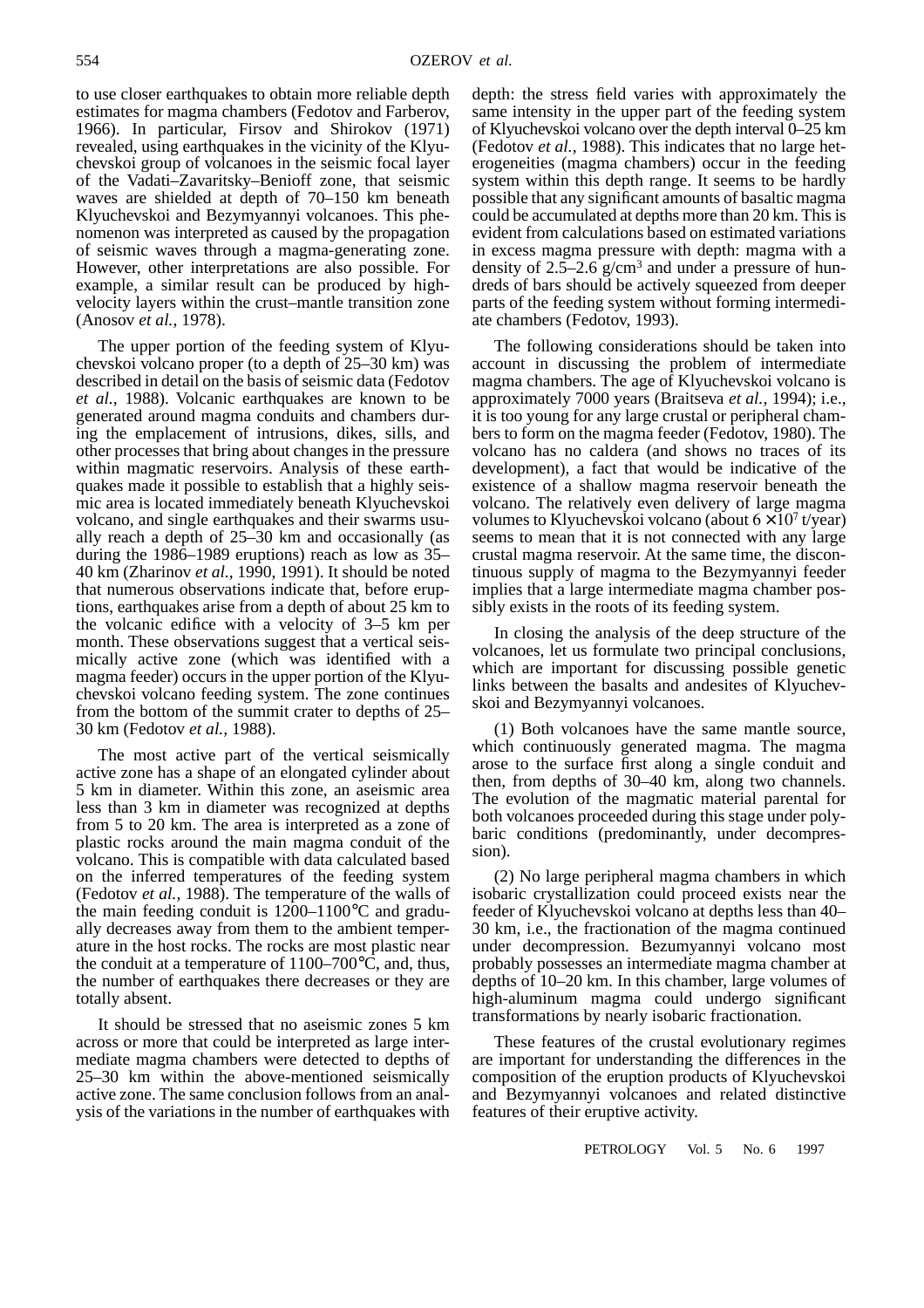

**Fig. 2.** Schematic seismological–volcanological model for the deep structure of the Klyuchevskoi and Bezymyannyi volcanoes [modified by A.Yu. Ozerov and G.I. Anosov, Institute of Volcanology, Far East Division, Russian Academy of Sciences, after Utnasin *et al.* (1976)].

(1) Quaternary volcanic edifices; (2) Paleogene–Neogene volcanic–sedimentary rocks; (3) Cretaceous volcanic–sedimentary rocks; (4) "granitic" layer; (5) "basaltic" layer; (6) transition zone between the "basaltic" layer and the upper mantle; (7) upper mantle; (8) deep fault; (9) reflecting seismic surfaces; (10) zone of heated rocks; (11) volumes of liquid magmatic melts; (12) monostage magmatic dikes; (13) boundaries between seismic sequences.

# COMPARATIVE CHARACTERIZATION OF ERUPTIVE ACTIVITY AT THE KLYUCHEVSKOI AND BEZYMYANNYI VOLCANOES

#### *Klyuchevskoi Volcano*

At a magma discharge of  $6 \times 10^7$  t/year, the Klyuchevskoi volcano accounts for nearly a half of the juvenile material that is delivered to the surface within the Kuril–Kamchatka volcanic area (Fedotov *et al.,* 1987). The volcano began to develop 6000–7000 years ago (Braitseva *et al.,* 1994) on a slope of the preexisting Kamen' volcano. Its intense eruptive activity shaped the Klyuchevskoi volcano into an almost ideal truncated cone 4822 m high (as of August 3, 1993; Ozerov *et al.,* 1996c). Now, it is a typical central stratovolcano with an active crater 750 m in diameter. The volcanic edifice consists of lava flows intercalating with layers of pyroclastic material and ice, with the volume of pyroclastics notably exceeding that of lava flows. More than 50 auxiliary fissures cut the slopes of the volcano, **EXERCISE AND BEZYMANNYLY**<br>
And an active crace and (Brain Solution 1994) on a slot (Brain Solution 2001).<br>
The EXERCIT AND BEZYMANNYLY (See The Unit of the Solution 2001) and the slot (1976).<br>
The EXERCIT AND BEZYMANNYLY

PETROLOGY Vol. 5 No. 6 1997

and its numerous parasitic cinder cones range from a few dozen meters to 200 m in height.

It is difficult to reconstruct in detail the eruptive activity of the volcano because the active growth of its central cone hampers the development of deep ravines. Nevertheless, the results of historical observations and geological studies indicate that from the late 17th century until 1932, Klyuchevskoi volcano had grown owing only to summit eruptions. A change in its eruptive activity occurred in 1932: as the central crater activity proceeded, auxiliary eruptions began to develop on the slopes.

The modern summit eruptions of the volcano differ in duration and intensity. Sometimes, they last two, three, and even more years or are as brief as a few weeks or months. The calm interludes range from one to two months to five to ten years and are usually correlated with fumarolic activity. The eruptions are diverse and can be classified with different types (Vulcano,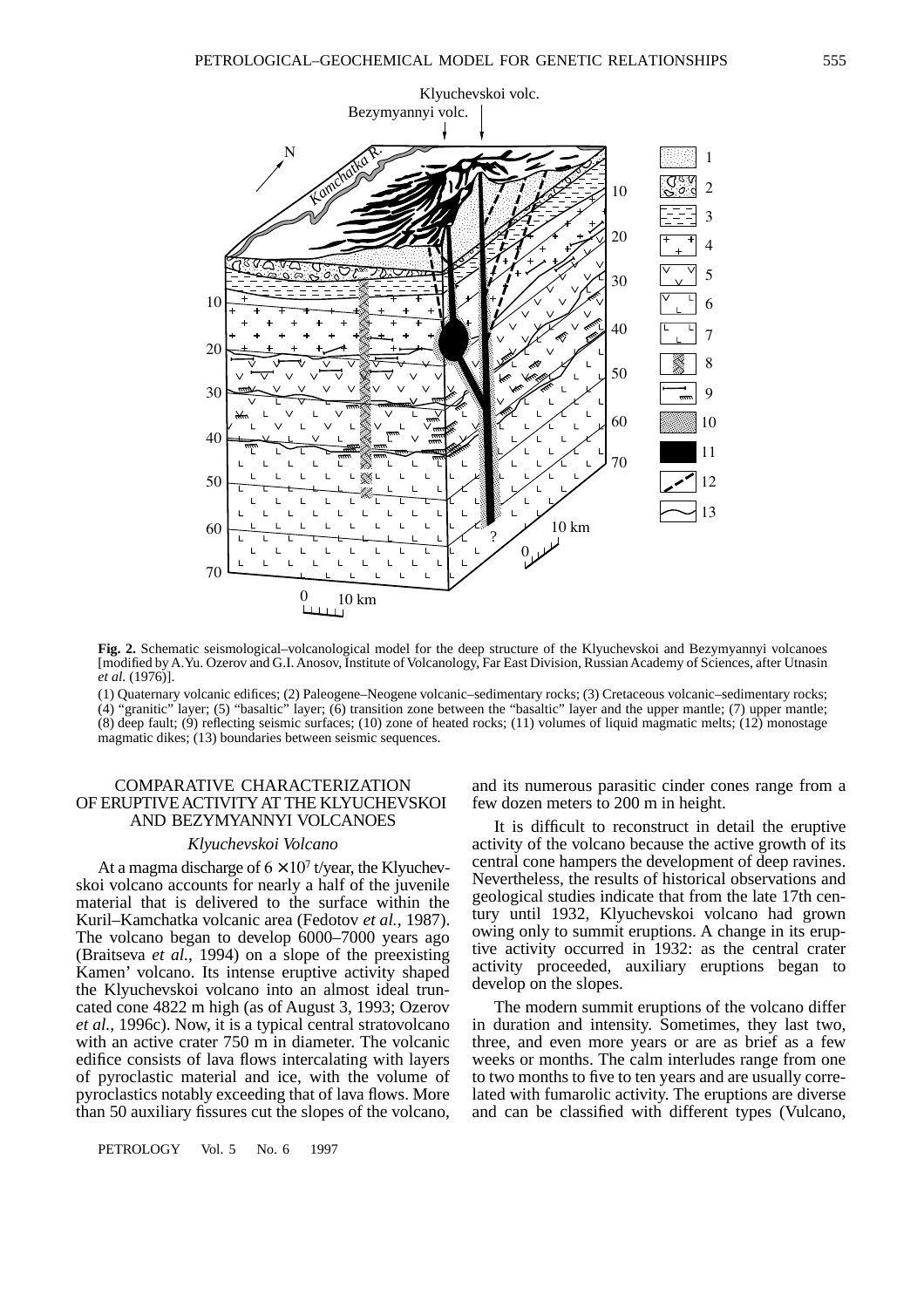Strombolian, or sub-Plinian) but often switch from one type to another. The Vulcano type is specific to weak and moderately powerful eruptions, when ash without hot fragments is ejected in the crater. The Strombolian type is characteristic of more powerful eruptions with lava fountains, sheaf-shaped ejections of incandescent bombs, and outpouring lava flows. Extremely powerful (paroxysmal) eruptions are very rare and can be classified with the sub-Plinian type, when a thick eruption column arises for a height of about 10 km above the volcano, and ash covers are as long as several dozen kilometers.

Lava flows of terminal (summit) eruptions do not extend beyond the central cone and usually do not descend lower than the elevation of 3000 m. The structure of the summit crater depends on the character of the eruptive activity. Eruptions of the Strombolian and Volcano types fill the terminal crater and lead to the growth of a cinder cone in it, which can rise higher than the brim of the main crater, and the summit of the volcano becomes acute in shape. Sub-Plinian eruptions destroy, completely or partly, the inner cinder cone. Deep collapse fault scarps form during pauses between eruptions, which are caused by the descent of the magma column.

Adventive fissures were observed within the northeastern, eastern, southeastern, southern, and southwestern sectors of the volcano (Fig. 1). The elevations of lava exposures vary from 450 to 4400 m, with the fissures generally following radial fractures. Single eruption centers are more rare, and multivent adventive fissures were detected only twice. Lava flows from adventive fissures range from 1.3 to 11.2 km in length and from 2 to 25 m in thickness. The number of craters developing during a single auxiliary eruption varies from one to ten. The briefest eruption lasted for seven days, and the longest one was 1.5 years. Some adventive eruptions were attended by strong explosive activity, which produced cinder cones from a few dozen meters to 200 m high. Sometimes, cinder cones did not develop at all, and only lava flows were erupted. The most widespread lavas have a blocky fragmented surface (aa lava), whereas ropy lava (pahoehoe) is very rare. We estimated the overall volume of the lava flows produced by adventive eruptions since 1932 at  $\sim$ 1 km<sup>3</sup>.

As numerical simulations indicate, dikes separated from the main conduit that fed auxiliary eruptions when the excess magma pressure reached 100–200 bar; such conditions can be expected to occur from a height of  $\sim$ 3 km within the volcanic edifice to a depth of  $\sim$ 25 km, mainly within the range from 1–2 km in the edifice to a depth of 10–12 km (Fedotov, 1993). It was determined that dikes form shortly before eruptions and stopped developing shortly after them (Fedotov, 1976).

## *Bezymyannyi Volcano*

Bezymyannyi volcano started to form 10 000– 11 000 years ago, when the pre-Bezymyannyi volcano appeared on the southern slope of the older Kamen' volcano. Preserved relics of its edifice consist of coarse-grained agglomerate tuff intercalating with scarce lava flows (Bogoyavlenskaya *et al.,* 1991). The pre-Bezymyannyi volcano was active for 3000– 4000 years, and the subsequent hiatus lasted for approximately 3000 years. The second period of its activity began about 5–5.5 thousand years ago. Young Bezymyannyi volcano is now a typical stratovolcano, which consists, in addition to thick pyroclastic layers, of lava flows. Morphologically, it is a complex massif somewhat elongated westward with an absolute height of 2900 m (Fig. 1). Its summit is an oval crater 1.3 by 2.8 km, whose central part is occupied by a volcanic dome.

Volcanic flows that armor the slopes range from 500 to 2000 m in length at a width of a few hundred meters and a thickness of 10–30 m. Periodical catastrophic explosive eruptions produced thick pyroclastic flows, whose overall volume attains ~0.35 km<sup>3</sup>. Twelve volcanic domes are situated near the base and on the slopes of the volcano in its southern sector. In terms of age, they are classified into two groups: domes that formed before the origin of the main volcano (15–20 thousand years ago) and younger domes, which were emplaced simultaneously with the development of the "young" Bezymyannyi volcano. The height of the domes varies from 10–15 to 280 m (Bogoyavlenskaya *et al.,* 1991).

Over historic time, from the discovery of Kamchatka in 1697 to the middle of the XX century, Bezymyannyi volcano was considered dormant. Its new eruptive cycle began in late 1955 and has continued to the present. The cycle can be classified into three periods: (I) explosive, (II) a period of a paroxysmal explosion, and (III) a period when the volcanic dome developed (Gorshkov and Bogoyavlenskaya, 1965).

*Period I (from October 22, 1955, to March 29, 1956).* The activity of the volcano in October–November 1955 was highly explosive. A thick gas–cinder column was almost continuously ascending from the crater to a height from 0.5 to 4 km. Ash falls were detected within several hundred kilometers around the volcano. Then, from December of that year until the end of the period, the eruptive activity became gradually weaker. The gas–ash activity above the crater was more sluggish, with volcanic material ejected to a height of no more than 1–1.5 km and less active ash falls. Simultaneously, a volcanic dome began to develop. This process was accompanied by the surge eruptions. The total volume of volcanic products of this stage was estimated at  $0.4 - 0.5$  km<sup>3</sup>.

*Period II (till March 30, 1956)*. The period lasted for only a few hours. A pin-point explosion destroyed the summit of the volcano, and its absolute height decreased from 3085 to 2900 m. As a result, an ellipsoidal crater almost 3 km across, 700 m deep, and breached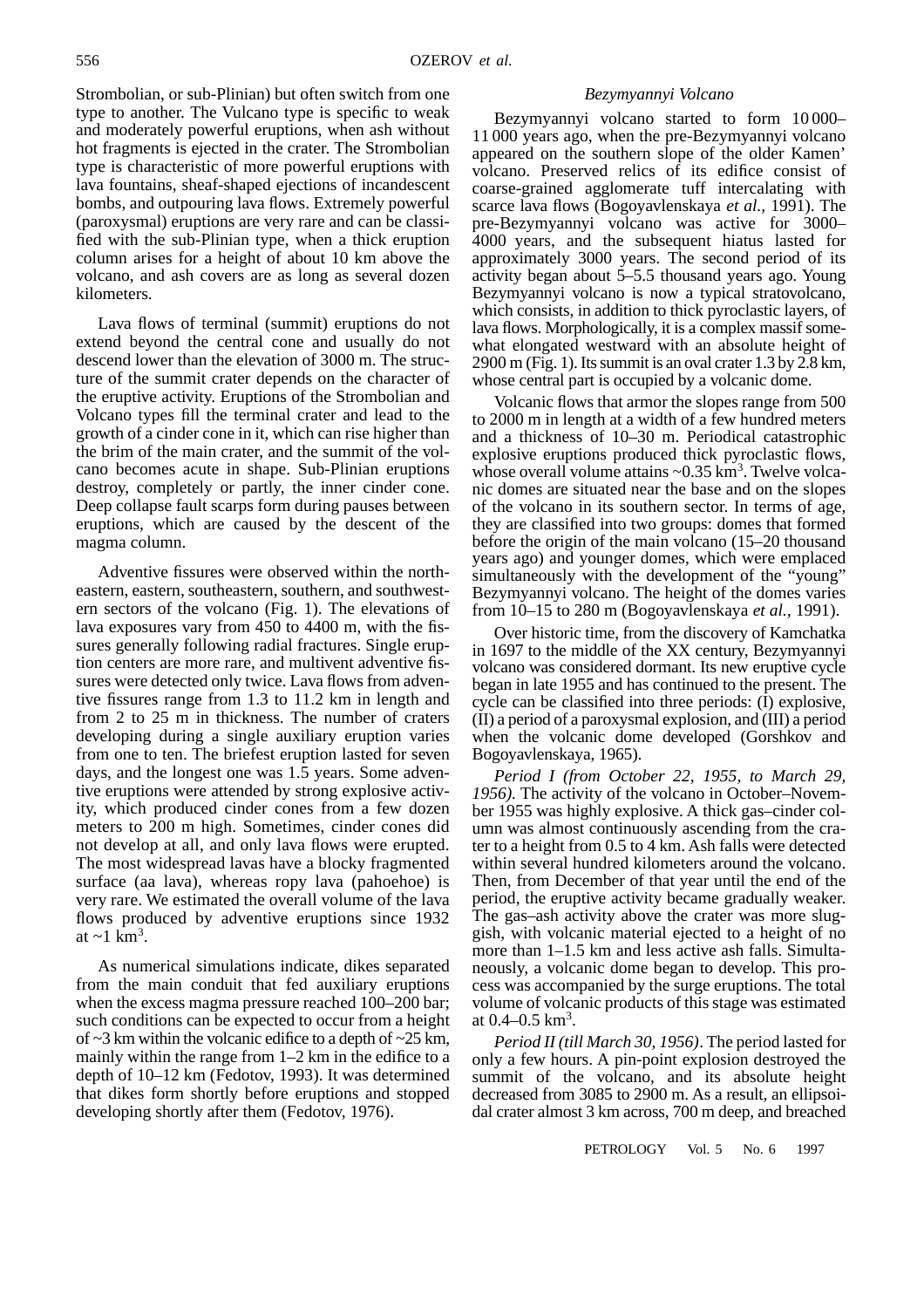in its eastern part originated at the summit. Voluminous pyroclastic flows poured through the breach and filled river valleys within the range up to 18 km from the volcano. An eruption cloud arose for a height of 35 km above the crater, and an ash blanket formed 50 km wide and up to 400 km long. The vast masses of ejected hot material caused active snow melting on the slopes of the volcano and the development of lahars, which extended, crushing woods crossing their path, for about 80 km up to the Kamchatka River. The overall volume of the ejected material was about  $3 \text{ km}^3$ .

*Period III (from April, 1956 to the present time).* The period is characterized by the development of the large Novyi volcanic dome (Alidibirov *et al.*, 1988; Belousov *et al.,* 1996; Bogoyavlenskaya and Kirsanov, 1981; Ozerov *et al.,* 1996b). During this period, one or two eruptions occurred yearly in the form of fresh blocks of viscous lava that were squeezed from the dome. As a result, the dome has attained a height of about 1.5 km and become ~2–2.5 km in diameter during the 40-year period of its evolution. The dome growth was associated with explosive activity, and pyroclastic flows descended along the volcano slopes during stronger eruptions. Flows of different age vary from 2 to 12 km in length. Over recent decades, short (no more than a few hundred meters long) lava flows were poured from the upper part of the dome.

*Conclusions.* Analysis of papers dealing with the activity of Bezymyannyi and Klyuchevskoi volcanoes and our own observations led us to conclude that there was no simultaneous activation of their eruptive processes. Even paroxysmal eruptions of one of them did not affect significantly the activity of the other. For example, the period of time from 1955 till 1963 was one of the most active for Bezymyannyi volcano and included the paroxysmal eruption of March 30, 1956. However, no notable changes in eruptive activity were detected at Klyuchevskoi volcano (Gorshkov and Bogoyavlenskaya, 1965). In turn, neither the activation of these processes at Klyuchevskoi volcano in 1994 nor the paroxysmal eruption on October 1 correlated with any enhancement of the activity at Bezymyannyi, which was then characterized by only weak fumarolic jets (Ozerov *et al.,* 1996b).

The main cause of these differences in the eruptive activities of Klyuchevskoi and Bezymyannyi volcanoes seems to be related to the compositional differences and the conditions of the evolution and delivery of differentiation products into the magma feeder. We believe that highly-aluminous basalt magma fractionated isobarically in the magma conduit beneath Bezymyannyi volcano. The magma was produced by the differentiation of compositionally uniform picrite-basalt melts, which came from a depth of 40–30 km along a feeder branching from the main magma conduit of the Klyuchevskoi–Bezymyannyi system (Fig. 2). The fractionation proceeded under conditions close to water saturation and resulted in amphibole-bearing andesite

and dacite magmas. The richness in volatiles and more acid composition of the differentiates were, on the one hand, favorable for paroxysmal eruptions and, on the other, were responsible for the high viscosity of the "dried" derivatives and the related development of volcanic domes at Bezymyannyi volcano.

Let us now discuss mineralogical and geochemical arguments in support of our concept of genetic links between the basalts and andesites of Klyuchevskoi and Bezymyannyi volcanoes.

## COMPOSITIONAL EVOLUTION OF ROCKS AND MINERALS

To carry out a comparative analysis of the chemical features of the igneous rocks, we used data newly obtained on the geochemistry of 13 basalt varieties of Klyuchevskoi volcano (8 adventive eruptions over the period of time from 1945 to 1988, 1 summit eruption in 1993, and 3 ancient fissures that produced magnesian basalt) and 11 andesite varieties from Bezymyannyi volcano (8 eruptions in 1956–1991 and 1 ancient eruption with an age of  $\sim$ 1000 years).<sup>3</sup> The analytical studies were performed at the geochemical laboratory of the Technological Institute of New Mexico in Socorro, New Mexico. Major oxides were determined by XRF in samples obtained by fusing analytical charges with lithium borate. Rare and trace elements were analyzed by INNA and XRF techniques (Hallet and Kyle, 1993).

#### *Normative Composition and Crystallization Order*

A general idea of the chemistry of the associations in question can be obtained from Table 1, which lists averaged analyses of the principal basalt groups (recognized on the basis of their major-element composition) from Klyuchevskoi volcano (Ariskin *et al.,* 1995) and a series of lavas from Bezymyannyi volcano (Bogoyavlenskaya *et al.,* 1991).

As follows from these data, Klyuchevskoi volcano is characterized by a monotonous transition from highly magnesian to highly-aluminous basalts with a systematic increase in the contents of  $SiO<sub>2</sub>$ ,  $TiO<sub>2</sub>$ ,  $Al<sub>2</sub>O<sub>3</sub>$ ,  $Na<sub>2</sub>O$ ,  $K<sub>2</sub>O$ , and  $P<sub>2</sub>O<sub>5</sub>$  and a decrease in the concentrations of MgO and CaO. The FeO contents remain at approximately the same level (Khrenov *et al.,* 1991; Ozerov and Khubunaya, 1992), and hence, the magnesium numbers of the rocks,  $MGN = Mg/(Mg + Fe)$ decrease monotonically from 0.7 in the high-Mg basalt to 0.5 in the most aluminous compositions. These chemical features are correlated with changes in the normative composition of the rocks: an increase in the contents of the plagioclase components and a decrease in the contents of olivine and diopside (Table 1). The

<sup>3</sup> Most samples are from the collection of the authors, three samples of magnesian basalt from Klyuchevskoi volcano were provided by the courtesy of S.A. Khubunaya of the Institute of Volcanology, Far East Division, Russian Academy of Sciences.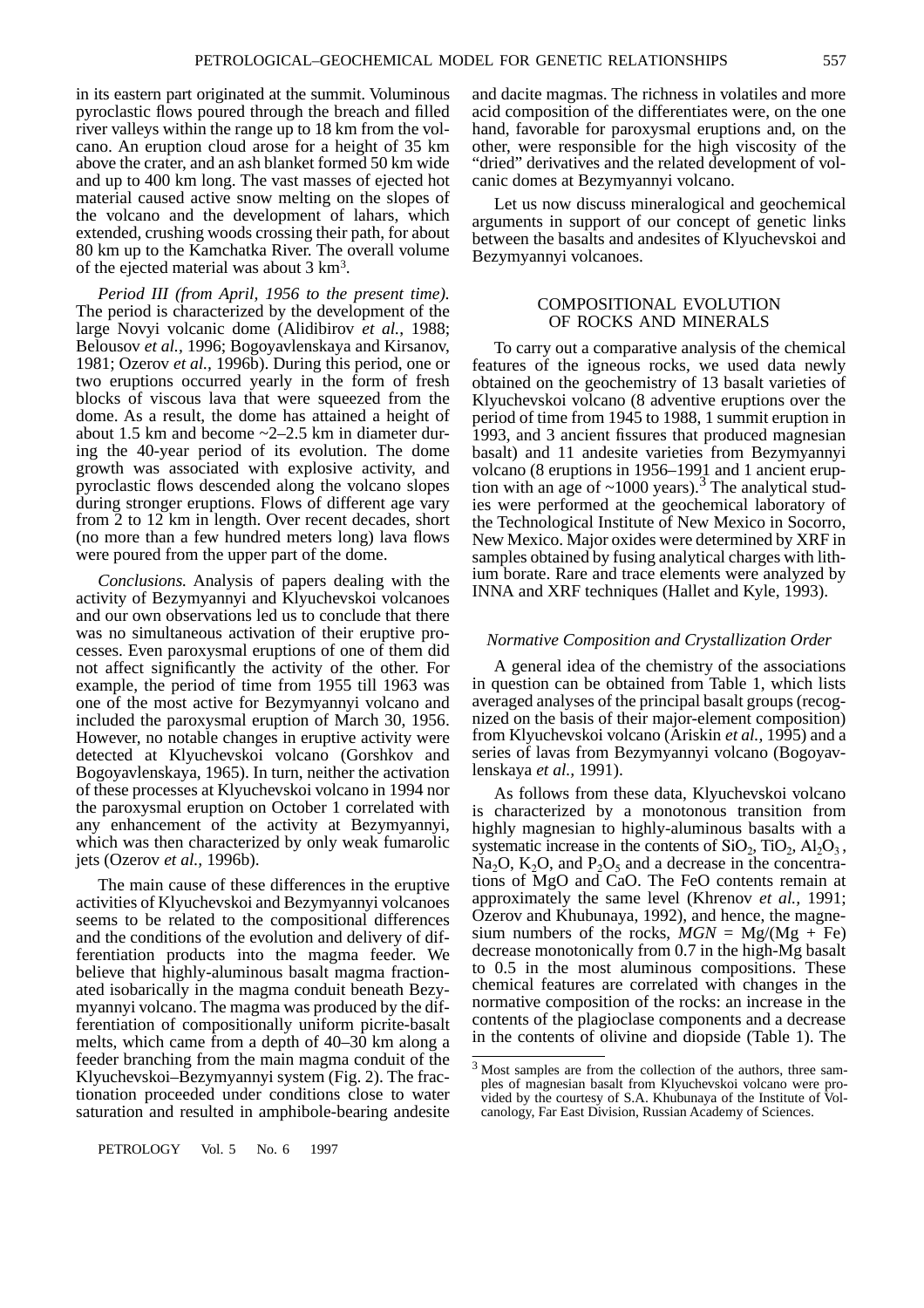latter observation is indicative of that the series of Klyuchevskoi lavas could evolve by means of olivine and clinopyroxene fractionation at a subordinate role of plagioclase settling.

This conclusion finds support in the mineralogy of the Klyuchevskoi basalts. These are usually porphyritic rocks with abundant phenocrysts and glomeroporphyric aggregates (up to 10 mm across) of olivine and clinopyroxene. Their amount decreases in more aluminous varieties, which systematically contain plagioclase grains (they are also sometimes present in the magnesian basalts). Orthopyroxene is rare: occasional grains, sometimes in aggregates with plagioclase and clinopyroxene, were detected only in the aluminous and highly aluminous basalts. Microprobe studies reveal orthopyroxene inclusions in the olivine and clinopyroxene (Ozerov, 1993; Khubunaya *et al.,* 1993). Chromium-rich spinel (picotite) was also detected in the form of tiny inclusions in the olivine, in particular, in this mineral in ancient flows of highly magnesian basalt. The highly-aluminous basalt commonly contains fine titanomagnetite dust.

Detailed microprobe studies of mineral assemblages in the Klyuchevskoi basalts allowed us to establish the general evolutionary sequence of minerals during the fractionation of the hypothetical parental magma (Ariskin *et al.,* 1995; Ozerov *et al.,* 1996a):

$$
Ol(Fo_{90-92}) + Aug(MGN_{89-91}) \pm Sp(CRN_{70-72})
$$
  
\n
$$
\longrightarrow Ol(Fo_{87-88}) + Aug(MGN_{86-87})
$$
  
\n
$$
\pm Opx(MGN_{88-89}) \longrightarrow Sp(CRN_{65-70})
$$
  
\n
$$
\longrightarrow Ol(Fo_{75-77}) + Aug(MGN_{79-80})
$$
  
\n
$$
+ Opx(MGN_{78-79}) + Sp(CRN_{20-30}) + Pl(An_{65-77}),
$$

where  $CRN = Cr/(Cr + Al + Fe^{3+})$ , and the  $\pm$  sign refers to the situation when minerals do not form cotectic aggregates and are identified only as inclusions. The most important feature of these relationships is the high magnesium number of the initial assemblage of clinopyroxene ( $MGN = 87-91$ ) and olivine ( $MGN = 88-92$ ). Grains of these highly magnesian minerals were encountered not only in the most magnesian basalts (Khubunaya *et al.,* 1993) but also in the highly aluminous rocks (Ozerov, 1993). Comparing the compositions of coexisting olivine and augite from the Klyuchevskoi basalts with those synthesized in experiments on the melting of natural samples, we arrived at the conclusion that the assemblage crystallized at high pressures (more than 15 kbar; Ariskin *et al.,* 1995).

Analysis of the average compositions of the Bezymyannyi lavas (Table 1) indicates that this association is characterized by a strong enrichment in  $SiO<sub>2</sub>$  at insignificant variations in  $Al_2O_3$  contents and Mg-numbers. The MgO and CaO contents continue decreasing but, unlike the Klyuchevskoi basalts, in which a moderate enrichment in  $TiO<sub>2</sub>$  contents at a constant FeO concentrations is observed, the Bezymyannyi basalts are depleted in these components. This is reflected in variations in the normative composition: the rocks become quartz-normative, and the contents of plagioclase components decrease (because of an increase in the contents of orthoclase and albite and a decrease in the content of anorthite) from the basaltic andesite to dacite, whereas the abundances of diopside, hypersthene, and ilmenite decrease monotonically.

Such relationships provide evidence for the important role of magnetite crystallization, which was favorable for the transition from olivine-normative to quartznormative compositions; widespread magnetite phenocrysts in the Bezymyannyi lavas confirm that this process was quite feasible (Kadik *et al.,* 1986). However, the minerals crystallizing in the melts were dominated by plagioclase and Fe–Mg silicates such as clinopyroxene, orthopyroxene, and hornblende. The Bezymyannyi andesite can be classified into three principal mineralogical types: two-pyroxene andesite, hornblende–pyroxene andesite, and hornblende andesite (Gorshkov and Bogoyavlenskaya, 1965; Timerbaeva, 1967). The absence of data on the composition of coexisting minerals and mineral inclusions in these rocks does not allow us to reconstruct in detail the crystallization order during the fractionation, as we managed to do for mineral assemblages in the Klyuchevskoi lavas (Ariskin *et al.,* 1995; Ozerov *et al.,* 1996a).

Nevertheless, geological observations demonstrated that the same evolutionary pattern of the composition pervasively occurs within every eruption cycle throughout the history of Bezymyannyi volcano: the most acid hornblende andesites (up to dacite) formed during the initial stages of eruptions and gave way to pyroxene– hornblende and two-pyroxene andesites during the closing stages. This regularity and reaction textures with clino- and orthopyroxene replaced by hornblende (observed in thin sections) led scientists to conclude that, in the andesite–dacite evolutionary sequence, the amphibole-bearing rocks are the lowest temperature and the most evolved derivatives, and the two-pyroxene andesite is the least differentiated, "relatively primitive" material (Kadik *et al.,* 1986).

#### *Comparison between Major-Element Trends*

The average compositions of the above-mentioned major-element rock groups listed in Table 1 are portrayed in classification diagrams  $SiO<sub>2</sub>$ –FeO/MgO (Miyashiro, 1974) and (Na<sub>2</sub>O + K<sub>2</sub>O)–FeO–MgO (Irvine and Baragar, 1971) (Fig. 3). Apparently, the Klyuchevskoi basalts and the basaltic andesite–dacite association of Bezymyannyi volcano are plotted in the field of typical calc–alkaline series, with the relationships between the trends not contradicting the idea that both of the "reduced" (Frolova *et al.,* 1985) series are members of a single genetic rock sequence derived from the same source.

This hypothesis is also supported by data presented in the diagrams of Fig. 4, in which variations of major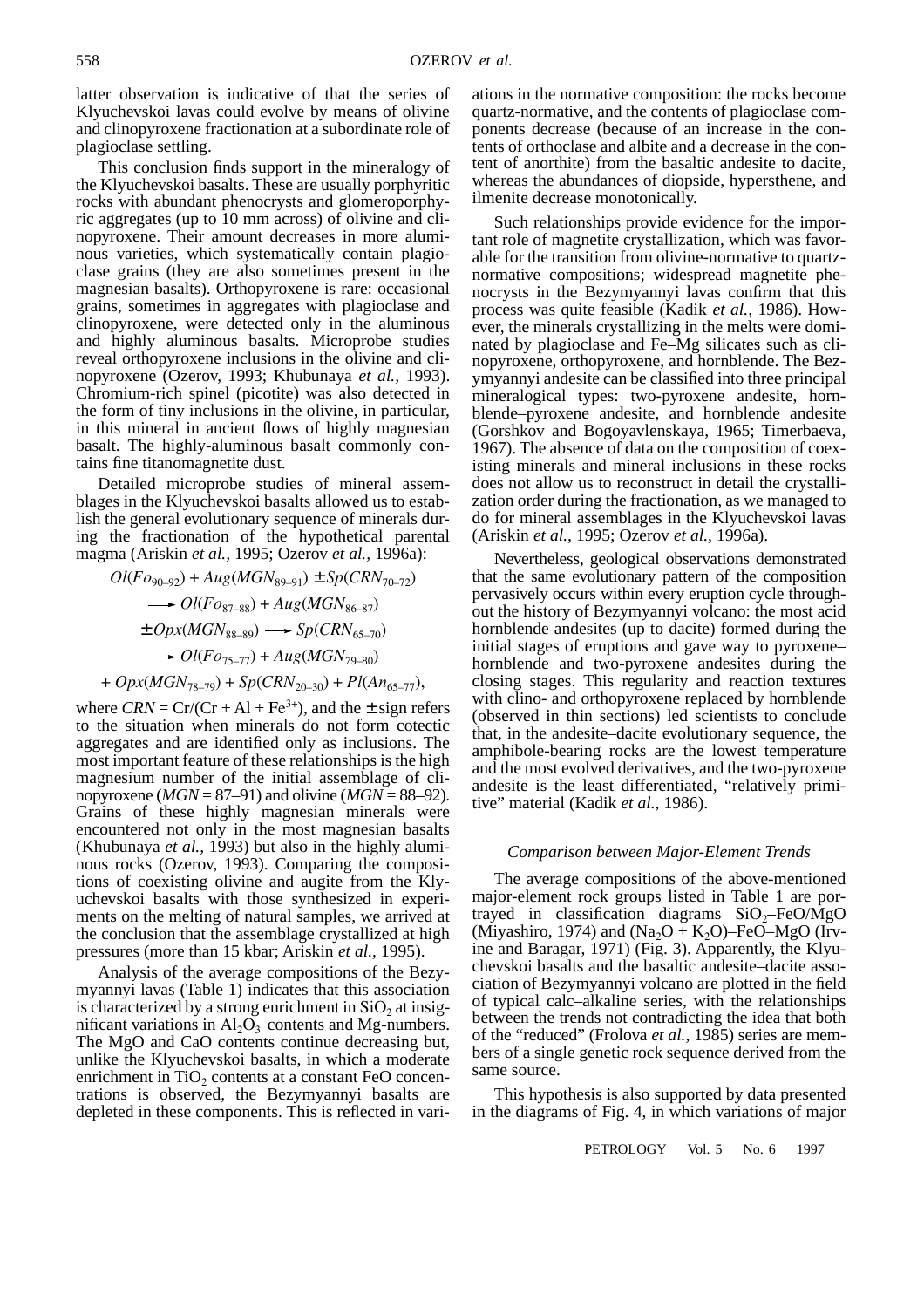

**Fig. 3.** Discriminant diagram to distinguish between rocks of the tholeiitic (TH) and calc-alkaline (CA) series. (a) After Miyashiro (1974); (b) after Irvine and Baragar (1971). Roman numbers present the average compositions of the petrochemical types given in Table 1. (1) Klyuchevskoi volcano; (2) Bezymyannyi volcano.

components are shown as functions of the MgO and  $SiO<sub>2</sub>$  contents (the initial compositions are presented in Tables 2 and 3). Diagrams in terms of these two components accentuate petrochemical similarities between the associations (see the trends of Na<sub>2</sub>O, K<sub>2</sub>O, and CaO) and illustrate the different directions of trends caused by changes in the assemblages of settling minerals (see trends of  $Al_2O_3$ , FeO, and TiO<sub>2</sub>). In particular, the termination of enrichment in  $Al_2O_3$  or a small decrease in its concentration is natural to relate to the onset of plagioclase fractionation after the long-lasting crystallization of mafic silicates (Ariskin *et al.,* 1995). A strong decrease in the contents of FeO and  $TiO<sub>2</sub>$ implies that magnetite began to be fractionated in the system nearly simultaneously with plagioclase crystallization. However, the diagrams do not allow us to distinguish between the consequences of pyroxene or amphibole fractionation.

#### *Evolution of Trace-Element Contents*

Although the relationships between major-element trends of the Klyuchevskoi and Bezymyannyi lavas are compatible with the concept of a single genetic sequence and do not contradict the idea of different fractionation regimes in the magma feeders of the volcanoes, genetic links between the volcanics can be established more reliably by using additional data on the minor-element composition of the rocks.

Diagrams showing the evolution of the contents of the most incompatible elements such as Rb, Cs, and Th as functions of the MgO and  $SiO<sub>2</sub>$  contents are presented in Fig. 5. As follows from these plots, the minorelement evolutionary trends for the Bezymyannyi andesites definitely inherit some regularities in the evo-

PETROLOGY Vol. 5 No. 6 1997

lution of incompatible elements in the Klyuchevskoi lavas. It should be stressed that these elements show an enrichment by a factor of approximately three with transition from the high-Mg basalts of Klyuchevskoi volcano to the andesites of Bezymyannyi volcano. This means that the latter rocks could be produced by the  $\sim$ 70% fractionation of the high-Mg magma, and the content of any incompatible element can be used as an indicator of the fractionation degree of the initial magmatic melt.

Figure 6 illustrates the evolution of the Sc, Cr, Ba, Zn, La, and Yb contents as functions of the Th concentrations. These trends are also quite consistent with the concept of crystal fractionation: the behavior of Sc is definitely controlled by clinopyroxene crystallization, the contents of Cr are determined by clinopyroxene and spinellid, the trend of Ba enrichment terminates with the onset of plagioclase crystallization, and the transition from Zn enrichment to depletion in this element can be accounted for by magnetite fractionation [see the review of experimental results on crystal–melt partition coefficients presented by Green (1994)]. La is one of LREEs, which do not behave as "ideally incompatible" elements. The maximum coefficient of La enrichment for the andesite–basalt pair is no higher than 2.5 (Tables 2, 3). An even lower enrichment degree was determined for Yb: the contents of this element first somewhat increase from the high-Mg to high-Al basalts and then decreases again with the transition to the andesites (Fig. 6). These facts are generally consistent with data available on the partition coefficients of HREEs between pyroxenes, amphiboles, and basaltic andesite melt (Green, 1994).

Concluding the discussion of the minor-element relationships, it should be stressed that, when speaking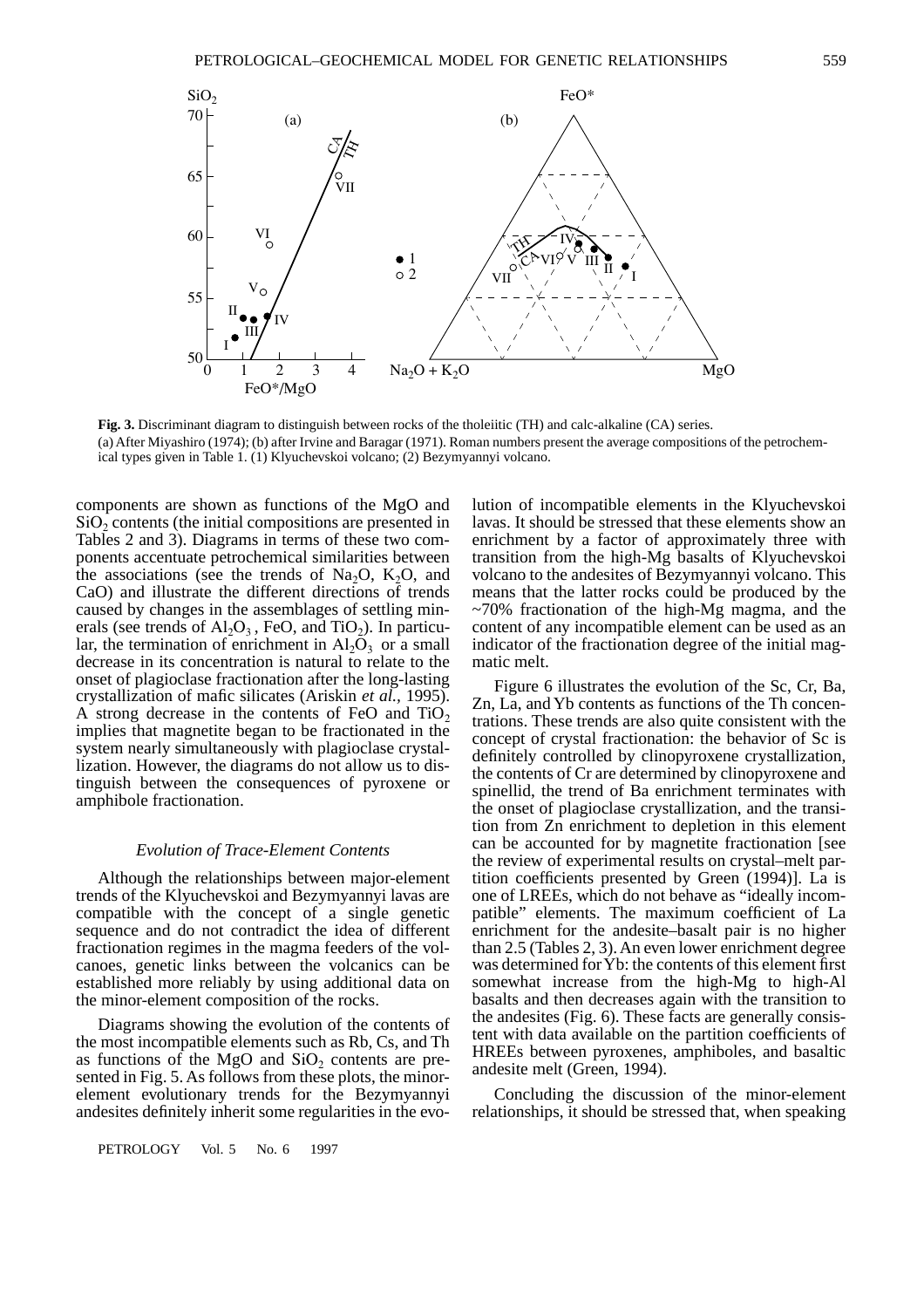|                                                |                          |                          | Klyuchevskoi             |            |                   | Bezymyannyi |       |                          |  |  |  |
|------------------------------------------------|--------------------------|--------------------------|--------------------------|------------|-------------------|-------------|-------|--------------------------|--|--|--|
| Component                                      | $\mathbf I$              | $\rm II$                 | $\rm III$                | ${\rm IV}$ | High-Al<br>basalt | $\mathbf V$ | VI    | VII                      |  |  |  |
|                                                | $15*$                    | 46                       | 50                       | 131        |                   | 29          | 50    | $\overline{4}$           |  |  |  |
| SiO <sub>2</sub>                               | 51.76                    | 53.39                    | 53.22                    | 53.50      | 53.23             | 55.66       | 59.51 | 65.14                    |  |  |  |
| TiO <sub>2</sub>                               | 0.86                     | 0.84                     | 0.95                     | 1.09       | 1.13              | 0.74        | 0.60  | 0.51                     |  |  |  |
| $Al_2O_3$                                      | 13.86                    | 15.29                    | 16.79                    | 18.26      | 18.16             | 18.06       | 17.79 | 18.25                    |  |  |  |
| FeO*                                           | 8.83                     | 8.52                     | 8.83                     | 8.67       | 9.10              | 7.55        | 6.18  | 4.02                     |  |  |  |
| MnO                                            | 0.17                     | 0.17                     | 0.17                     | 0.16       | 0.15              | 0.15        | 0.13  | 0.13                     |  |  |  |
| MgO                                            | 11.55                    | 8.58                     | 6.89                     | 5.24       | 5.29              | 4.90        | 3.58  | 1.10                     |  |  |  |
| CaO                                            | 9.73                     | 9.41                     | 8.91                     | 8.22       | 8.14              | 8.26        | 6.96  | 5.17                     |  |  |  |
| Na <sub>2</sub> O                              | 2.47                     | 2.72                     | 3.11                     | 3.45       | 3.65              | 3.18        | 3.51  | 4.00                     |  |  |  |
| $K_2O$                                         | 0.63                     | 0.90                     | 0.96                     | 1.20       | 0.93              | 1.26        | 1.51  | 1.68                     |  |  |  |
| $P_2O_5$                                       | 0.15                     | 0.18                     | 0.18                     | 0.20       | 0.22              | 0.23        | 0.23  | $\overline{\phantom{0}}$ |  |  |  |
| $\overline{\text{Mg}}/(\text{Mg} + \text{Fe})$ | 0.700                    | 0.642                    | 0.582                    | 0.509      | 0.509             | 0.537       | 0.508 | 0.328                    |  |  |  |
| $Ca/(Ca + Al)$                                 | 0.390                    | 0.359                    | 0.325                    | 0.290      | 0.290             | 0.294       | 0.262 | 0.205                    |  |  |  |
| CIPW, wt%                                      |                          |                          |                          |            |                   |             |       |                          |  |  |  |
| Qzt                                            | $\overline{\phantom{0}}$ | $\overline{\phantom{0}}$ | $\overline{\phantom{0}}$ |            |                   | 3.88        | 9.90  | 19.63                    |  |  |  |
| Or                                             | 3.72                     | 5.32                     | 5.67                     | 7.09       | 5.50              | 7.46        | 8.95  | 9.95                     |  |  |  |
| Ab                                             | 20.90                    | 23.01                    | 26.31                    | 29.19      | 30.88             | 26.89       | 29.69 | 33.83                    |  |  |  |
| An                                             | 24.88                    | 26.86                    | 29.02                    | 30.80      | 30.40             | 31.25       | 28.29 | 25.65                    |  |  |  |
| Di                                             | 18.18                    | 15.24                    | 11.54                    | 7.20       | 7.09              | 6.81        | 3.93  |                          |  |  |  |
| Hy                                             | 17.93                    | 25.04                    | 21.96                    | 21.15      | 19.71             | 21.70       | 17.52 | 9.51                     |  |  |  |
| O <sub>l</sub>                                 | 12.42                    | 2.52                     | 3.28                     | 2.02       | 3.70              |             |       |                          |  |  |  |
| Ilm                                            | 1.63                     | 1.60                     | 1.80                     | 2.07       | 2.15              | 1.41        | 1.14  | 0.97                     |  |  |  |
| Ap                                             | 0.36                     | 0.43                     | 0.43                     | 0.47       | 0.48              | 0.50        | 0.50  |                          |  |  |  |

**Table 1.** Chemical (wt %) and CIPW normative compositions of the main petrochemical types of lavas from Klyuchevskoi and Bezymyannyi volcanoes

Note: Analyses of the petrochemical types are recalculated to anhydrous basis, Fe was not recalculated to FeO and Fe<sub>2</sub>O<sub>3</sub>. Petrochemical types: (I) highly-magnesian basalt, (II) magnesian basalt, (III) aluminous basalt, (IV) highly-aluminous basalt (Ariskin *et al*., 1995), (V) basaltic andesite, (VI) andesite, (VII) dacite (Bogoyavlenskaya *et al*., 1991). The high-Al basalt represents the composition of a model derivative for  $P = 7$  kbar,  $T = 1110^{\circ}\text{C}$ , and 3.0 wt % H<sub>2</sub>O in the melt after the 36% decompressional fractionation of the parental high-Mg magma (Ariskin *et al*., 1995).

\* Number of analyses.

about "the initial magma," "a common genetic sequence," "major-element series," "fractionation degree," etc., we do not assume by any means that rocks of Klyuchevskoi and Bezymyannyi volcanoes were produced by the same source magma. Using these terms, we only mean that high-Mg melts of relatively constant composition were generated for a geologically long period of time in a mantle chamber zone below Klyuchevskoi and Bezymyannyi volcanoes. During the early stage of their evolution, the melts were affected by similar fractionation processes, and the resultant derivatives inherited certain minor-element signatures of the common source.

#### *Isotopic Relationships between Pb, Nd, and Sr*

Isotopic data provide information important for establishing possible genetic links between rocks. The first work dealing with this aspect of the Klyuchevskoi basalts was the paper by Kersting and Arculus (1995). No such data are now available on the andesites of Bezymyannyi volcano.

Kersting and Arculus were the first to obtain data on the Pb isotopic composition of the Klyuchevskoi basalts. Analyzing the  $^{207}Pb/^{204}Pb-^{206}Pb/^{204}Pb$  and  $^{208}Pb/^{204}Pb-^{206}Pb/^{204}Pb$  ratios, they concluded that the Klyuchevskoi lavas consist of isotopically homogeneous material whose geochemical signatures are close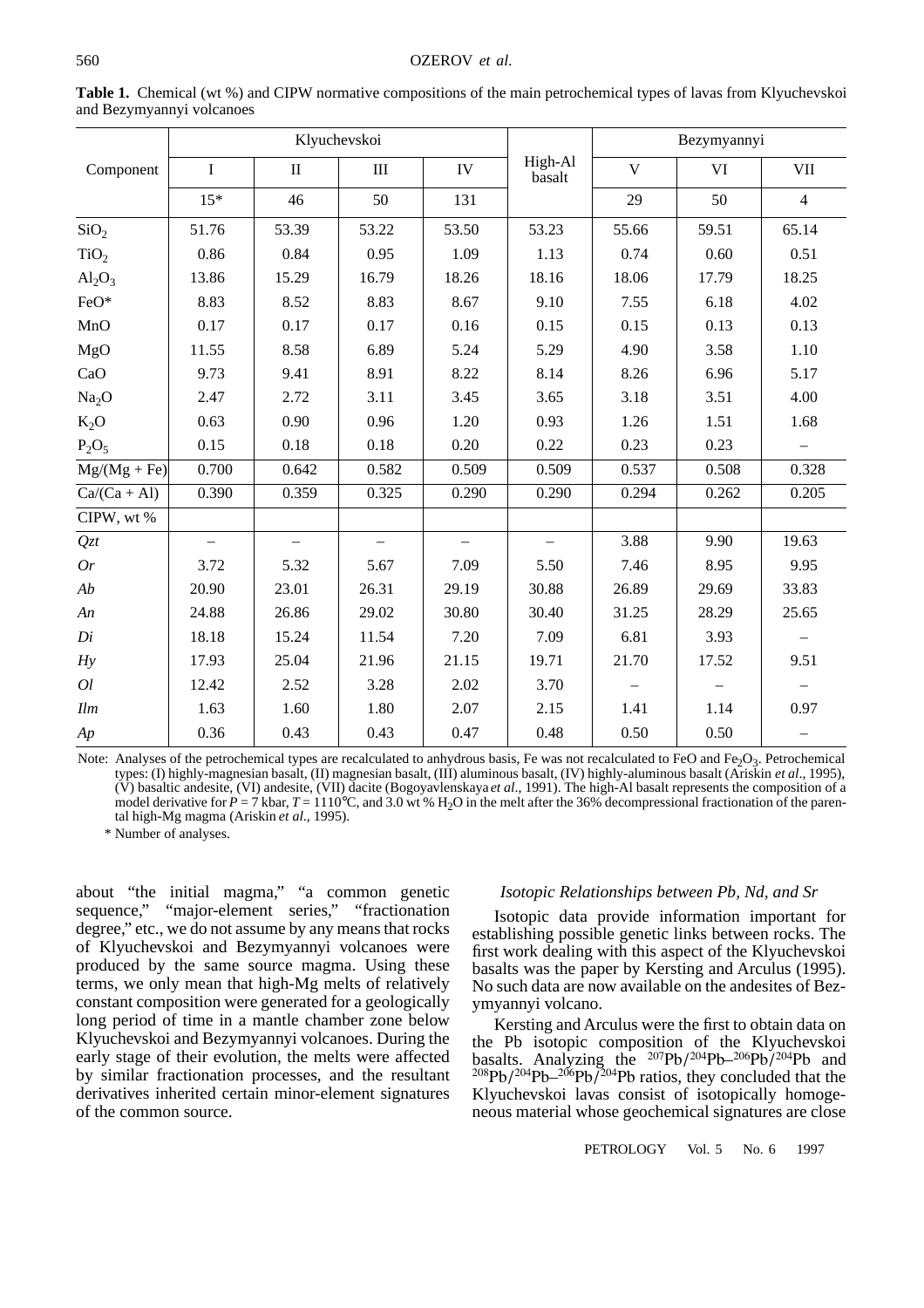

**Fig. 4.** Major-element variation diagrams. See Fig. 3 for symbol explanations.

to those of the Pacific MORBs (Kersting and Arculus, 1995). No evidence was gleaned that the magma source could involve some material identical to sediments from the North Pacific Ocean. Another important conclusion, which followed from the lead isotopic ratios, was that the magnesian and aluminous basalts of Klyuchevskoi volcano do compose a continuous genetic sequence produced from a single source.

This conclusion is also supported by the Nd and Sr isotopic ratios (Kersting and Arculus, 1995). For example, the fairly narrow range of  $\varepsilon_{Nd}$  from +8.1 to +9.3 overlaps the compositional field of Pacific MORB (Table 4). At the same time,  ${}^{87}Sr/{}^{86}Sr = 0.70354-$ 0.70369 is somewhat higher than usual, and the compo-

PETROLOGY Vol. 5 No. 6 1997

sitional field of the Klyuchevskoi basalts is slightly displaced to the right of the main mantle trend in a  $\epsilon_{Nd}$  $\varepsilon_{\text{Sr}}$  plot (Fig. 7) (Faure, 1986). This feature of Kamchatkan rocks was extensively discussed in the literature (Kersting and Arculus, 1995; Tatsumi *et al.,* 1995; Volynets *et al.,* 1996).

In the context of this work, we measured, using a mass spectrometer, the Nd and Sr isotopic ratios in two samples of the high-Al Klyuchevskoi basalts (Samples KL-1, K-1956) and two andesite samples from Bezymyannyi volcano (Samples B-1987, B-1990). The chemical treatment of the samples, separation of Nd for mass-spectrometric analyses, and the isotopic analyses themselves were carried out at the Vernadsky Institute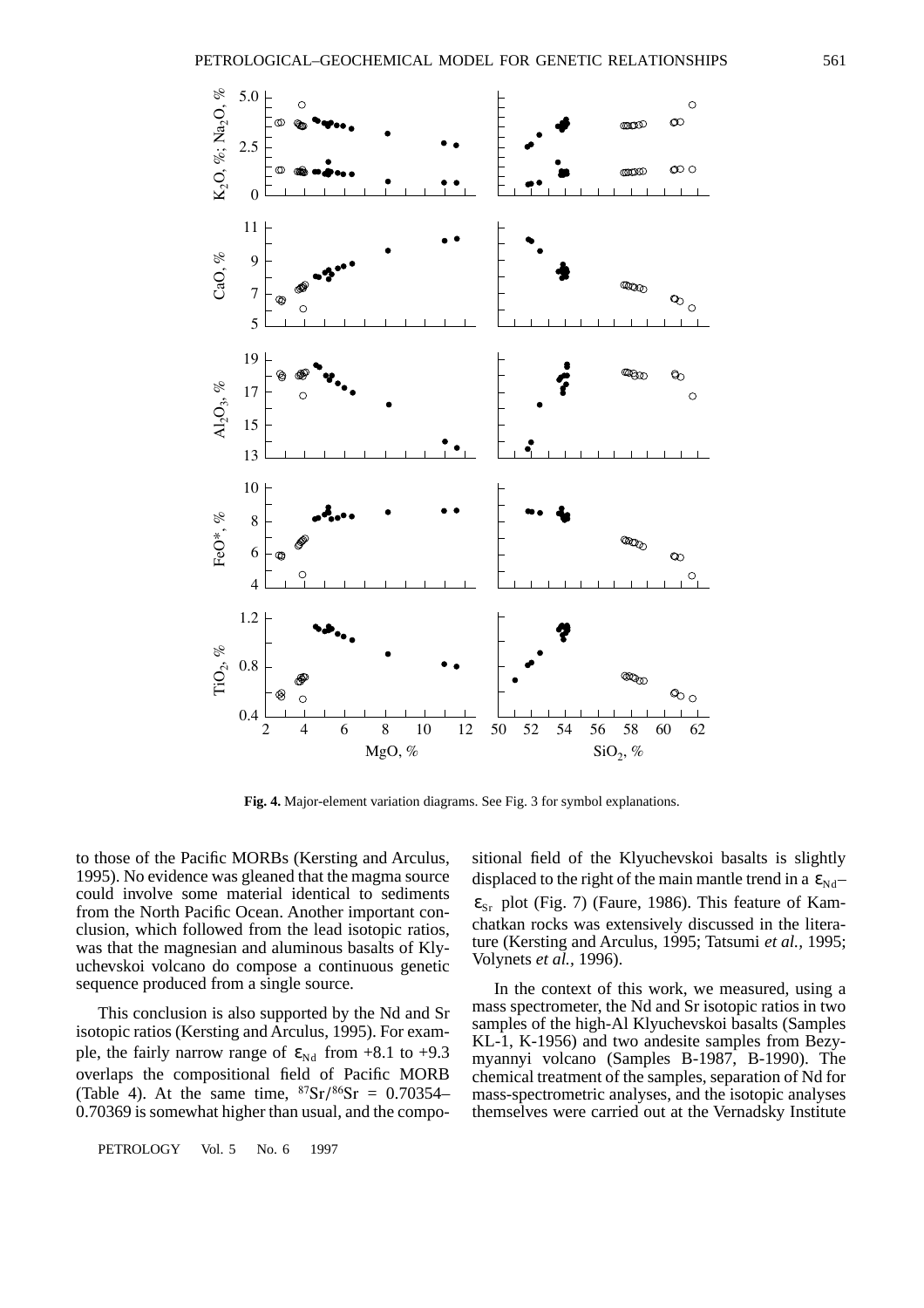| nent              | Compo- $\vert$ Khu- $1^*$<br>(1) | Khu-2<br>(2) | Khu-3<br>(3) | (4)   | K-1945   K-1946   K-1951   K-1953   K-1956   K-1966   K-1983   K-1988   K-1993<br>(5) | (6)   | (7)   | (8)   | (9)   | (10)    | (11)  | (12)  | $KL-1$<br>(13) |
|-------------------|----------------------------------|--------------|--------------|-------|---------------------------------------------------------------------------------------|-------|-------|-------|-------|---------|-------|-------|----------------|
| SiO <sub>2</sub>  | 51.78                            | 51.99        | 52.49        | 53.88 | 54.04                                                                                 | 53.96 | 54.01 | 54.08 | 53.87 | 53.61   | 53.75 | 54.12 | 53.79          |
| TiO <sub>2</sub>  | 0.81                             | 0.83         | 0.91         | 1.02  | 1.07                                                                                  | 1.11  | 1.11  | 1.13  | 1.05  | 1.10    | 1.12  | 1.09  | 1.13           |
| $Al_2O_3$         | 13.58                            | 13.96        | 16.26        | 16.96 | 17.52                                                                                 | 18.04 | 18.55 | 18.65 | 17.27 | 17.75   | 17.93 | 18.03 | 17.93          |
| FeO*              | 8.61                             | 8.58         | 8.51         | 8.24  | 8.19                                                                                  | 8.13  | 8.19  | 8.16  | 8.32  | 8.47    | 8.59  | 8.40  | 8.81           |
| MnO               | 0.17                             | 0.17         | 0.16         | 0.16  | 0.17                                                                                  | 0.15  | 0.15  | 0.15  | 0.16  | 0.16    | 0.17  | 0.17  | 0.16           |
| MgO               | 11.60                            | 10.98        | 8.16         | 6.33  | 5.62                                                                                  | 5.31  | 4.65  | 4.52  | 5.91  | 5.17    | 5.15  | 4.98  | 5.17           |
| CaO               | 10.29                            | 10.18        | 9.60         | 8.78  | 8.52                                                                                  | 8.20  | 8.00  | 8.05  | 8.64  | 8.33    | 8.44  | 8.27  | 7.90           |
| Na <sub>2</sub> O | 2.49                             | 2.60         | 3.11         | 3.37  | 3.55                                                                                  | 3.70  | 3.82  | 3.86  | 3.52  | 3.54    | 3.60  | 3.67  | 3.65           |
| $K_2O$            | 0.55                             | 0.59         | 0.66         | 1.07  | 1.12                                                                                  | 1.20  | 1.20  | 1.20  | 1.07  | 1.70    | 1.07  | 1.09  | 1.22           |
| $P_2O_5$          | 0.12                             | 0.12         | 0.13         | 0.19  | 0.20                                                                                  | 0.21  | 0.21  | 0.21  | 0.19  | 0.19    | 0.19  | 0.19  | 0.23           |
| Cr                | 810                              | 751          | 259          | 109   | 60                                                                                    | 53    | 19    | 20    | 120   | 41      | 27    | 25    | 54             |
| $\rm Sc$          | 37.7                             | 36.9         | 32.9         | 30.4  | 28.9                                                                                  | 24.4  | 23.9  | 23.9  | 29.0  | 27.3    | 27.9  | 26.8  | 30             |
| Zn                | 66                               | 68           | 79           | 92    | 78                                                                                    | 95    | 91    | 86    | 98    | 88      | 91    | 85    |                |
| Ba                | 193                              | 234          | 249          | 326   | 362                                                                                   | 427   | 401   | 396   | 404   | 451     | 392   | 383   | 450            |
| Rb                | 10.0                             | 9.8          | 10.0         | 12.6  | 20.0                                                                                  | 18.5  | 15.7  | 17.1  | 14.9  | 17.5    | 10.6  | 16.8  | 16             |
| Cs                | 0.31                             | 0.30         | 0.27         | 0.48  | 0.49                                                                                  | 0.55  | 0.57  | 0.55  | 0.52  | 0.55    | 0.48  | 0.49  |                |
| $\rm Hf$          | 1.8                              | 2.0          | 2.0          | 2.5   | 2.6                                                                                   | 2.9   | 2.8   | 2.8   | 2.7   | 2.8     | 2.7   | 2.7   |                |
| Ta                | 0.35                             | 0.44         | 0.56         | 0.44  | 0.65                                                                                  | 0.64  | 0.51  | 0.85  | 0.61  | 0.53    | 0.56  | 0.53  |                |
| Th                | 0.37                             | 0.38         | 0.37         | 0.67  | 0.67                                                                                  | 0.72  | 0.80  | 0.70  | 0.60  | 0.71    | 0.73  | 0.70  |                |
| ${\bf U}$         | 0.16                             | 0.21         | 0.18         | 0.47  | 0.38                                                                                  | 0.46  | 0.40  | 0.53  | 0.21  | 0.64    | 0.39  | 0.32  |                |
| La                | 4.0                              | 4.3          | 5.0          | 6.6   | 6.9                                                                                   | 7.5   | 7.5   | 7.4   | 7.0   | 7.3     | 7.1   | 7.4   | 9.0            |
| Ce                | 11.0                             | 10.9         | 13.3         | 17.1  | 17.5                                                                                  | 18.5  | 18.5  | 18.0  | 17.5  | 17.6    | 17.4  | 17.3  | 17.9           |
| $\rm Sm$          | 2.6                              | 2.6          | 2.8          | 3.4   | 3.5                                                                                   | 3.6   | 3.7   | 3.8   | 3.6   | 3.7     | 3.7   | 3.7   | 3.8            |
| Eu                | 0.83                             | 0.87         | 0.96         | 1.10  | 1.14                                                                                  | 1.17  | 1.18  | 1.20  | 1.16  | 1.18    | 1.19  | 1.18  | 1.27           |
| Tb                | 0.46                             | 0.50         | 0.50         | 0.58  | 0.63                                                                                  | 0.63  | 0.65  | 0.62  | 0.61  | 0.66    | 0.64  | 0.64  |                |
| Yb                | 1.8                              | 1.9          | 1.9          | 2.0   | 2.1                                                                                   | 2.2   | 2.3   | 2.2   | 2.3   | $2.4\,$ | 2.4   | 2.4   | 2.6            |

**Table 2.** Major- (wt %) and trace-element (ppm) compositions of basalts of Klyuchevskoi volcano

Note: Analyses 1–3 are highly-magnesian and magnesian basalts (samples from the collection of S.A. Khubunaya); the numbers of samples listed as analyses 4–12 correspond to the years of eruption; analysis 13 (Sample KL-1) is highly-aluminous basalt from the Piip Fissure (eruption of 1966). The contents of major elements are recalculated to anhydrous basis. The first 12 samples were analyzed at the geochemical laboratory of the Technological Institute of New Mexico in Socorro, New Mexico: major elements were analyzed by XRF; trace elements were determined by neutron activation and XRF. Sample KL-1 was analyzed at the Central Analytical Laboratory of the Vernadsky Institute of Geochemistry and Analytical Chemistry, Russian Academy of Sciences (Ariskin *et al*., 1995): major elements were analyzed by XRF, Ba was determined by ICP, Cr was determined by atomic absorption, Rb was analyzed by flame photometry, and REEs and Sc were determined by neutron activation.

\* Sample number.

of Geochemistry and Analytical Chemistry, Russian Academy of Sciences, on a modified TSN 206SA spectrometer equipped with a three-filament ion source (Karpenko *et al.,* 1984). The isotopic ratios measured in the samples were normalized to  $150Nd/142Nd =$ 0.209627 at the assumed CHUR  $^{143}$ Nd/ $^{144}$ Nd ratio of 0.511847 (Wasserburg *et al.,* 1981).

Our data are summarized in Table 4 and Fig. 7. Apparently, in spite of certain differences in the techniques (see caption to Table 4 for details) and taking into account the analytical uncertainties of the order of  $\pm 1$  for  $\varepsilon_{\text{Nd}}$  and  $\pm 2$  for  $\varepsilon_{\text{Sr}}$ , the isotopic compositions of the Klyuchevskoi basalts and Bezymyannyi andesites cluster within a fairly compact field in an  $\varepsilon_{Nd} - \varepsilon_{Sr}$  plot (Fig. 7). This can be interpreted as another argument for genetic relations between volcanic rocks erupted from the two volcanic centers. The somewhat higher  $87Sr/86Sr$ ratio of the Bezymyannyi andesite (Sample B-1990)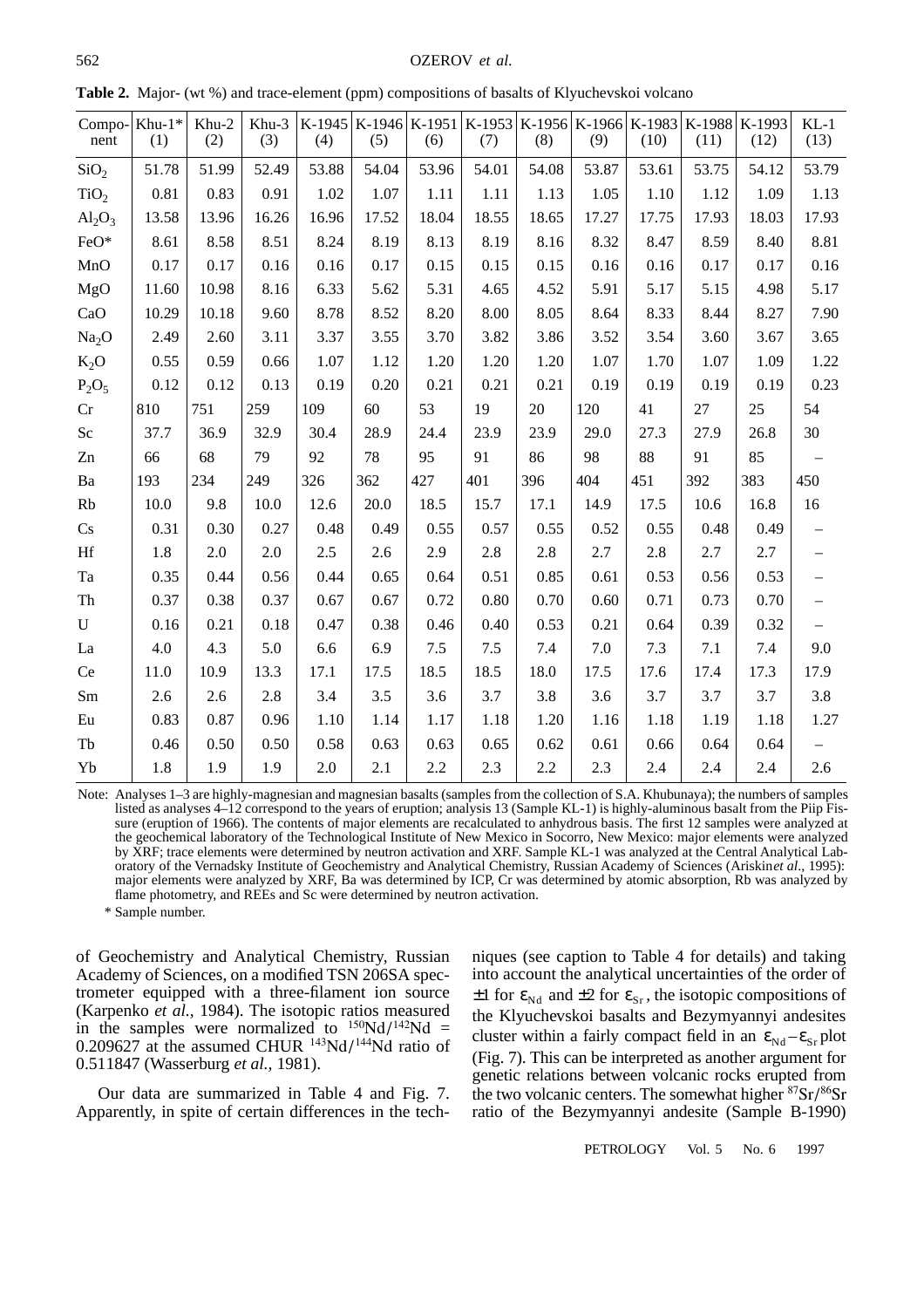

Fig. 5. Concentrations of incompatible elements as functions of MgO and  $SiO<sub>2</sub>$  contents. Symbols are the same as in Fig. 3.



**Fig. 6.** Concentrations of trace elements as functions of Th contents. Symbols are the same as in Fig. 3.

can be accounted for by additional Sr input in the magmatic system owing to the partial assimilation of crustal rocks (the wall rocks of the magma feeder). However, we believe that this effect is not significant enough to topple the hypothesis of a single magmatic source of the Klyuchevskoi and Bezymyannyi volcanoes. Of course, this problem calls for further studies of the isotopic compositions of the rocks.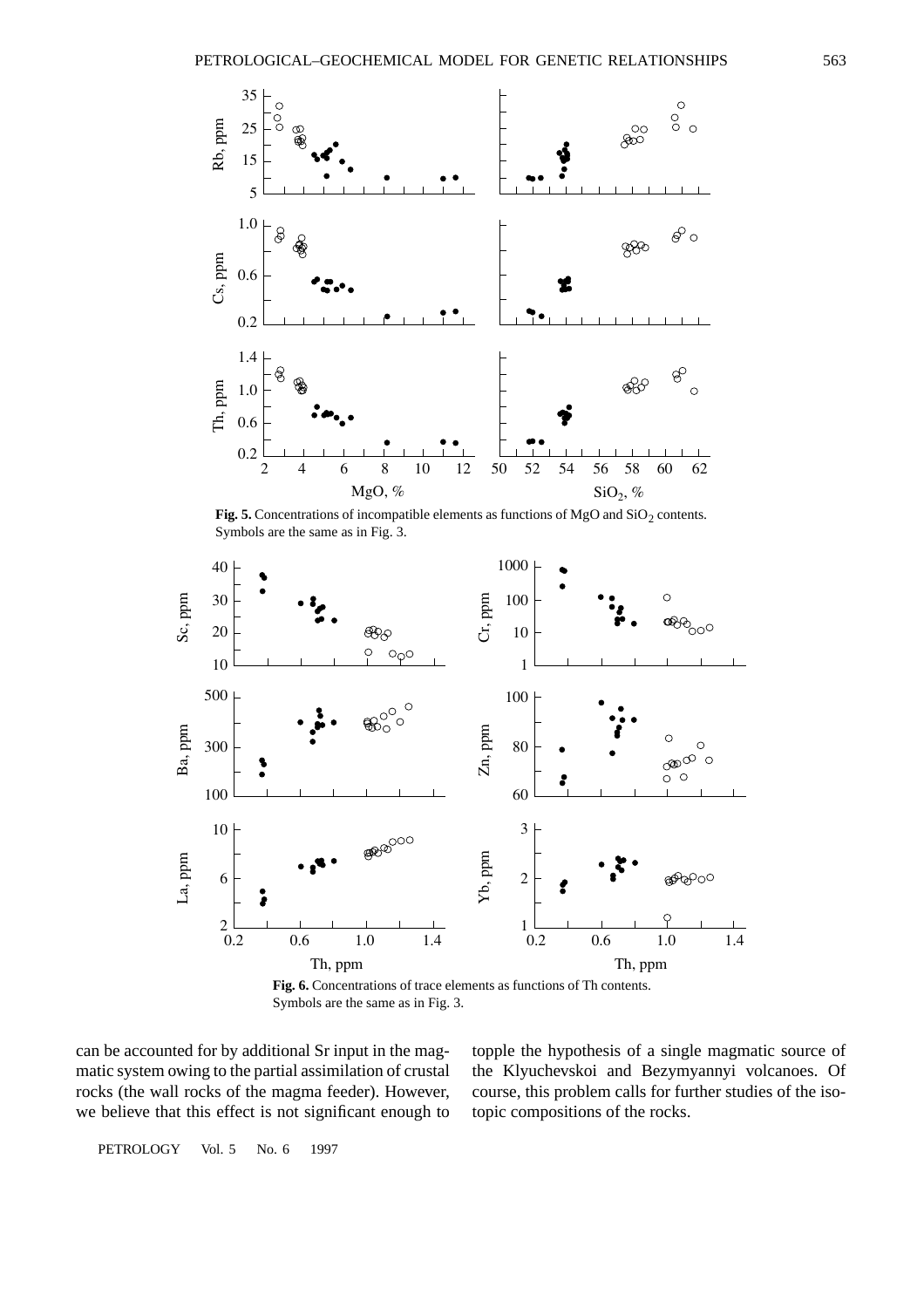| Compo-<br>nent          | $B-1956$ <sup>1</sup> | $B-1956^2$ | B-1977 | B-1981 | B-1986 | B-1987 | $B-1989$ <sup>1</sup> | $B-1989^2$ | B-1990 | B-1991 | <b>B-0000</b> |
|-------------------------|-----------------------|------------|--------|--------|--------|--------|-----------------------|------------|--------|--------|---------------|
| SiO <sub>2</sub>        | 60.97                 | 60.66      | 58.74  | 58.51  | 58.22  | 60.59  | 57.70                 | 57.57      | 57.83  | 58.09  | 61.71         |
| TiO <sub>2</sub>        | 0.57                  | 0.60       | 0.69   | 0.69   | 0.71   | 0.59   | 0.72                  | 0.73       | 0.73   | 0.72   | 0.55          |
| $Al_2O_3$               | 17.93                 | 18.05      | 18.01  | 18.05  | 18.00  | 18.16  | 18.21                 | 18.22      | 18.19  | 18.17  | 16.81         |
| FeO*                    | 5.82                  | 5.88       | 6.51   | 6.61   | 6.77   | 5.93   | 6.85                  | 6.93       | 6.85   | 6.76   | 4.76          |
| MnO                     | 0.14                  | 0.14       | 0.14   | 0.14   | 0.14   | 0.15   | 0.15                  | 0.15       | 0.15   | 0.15   | 0.10          |
| MgO                     | 2.79                  | 2.81       | 3.64   | 3.72   | 3.85   | 2.69   | 3.95                  | 3.96       | 3.90   | 3.77   | 3.86          |
| CaO                     | 6.53                  | 6.65       | 7.24   | 7.32   | 7.36   | 6.69   | 7.55                  | 7.55       | 7.46   | 7.44   | 6.11          |
| Na <sub>2</sub> O       | 3.75                  | 3.74       | 3.66   | 3.60   | 3.58   | 3.72   | 3.53                  | 3.55       | 3.55   | 3.55   | 4.61          |
| $K_2O$                  | 1.32                  | 1.30       | 1.22   | 1.21   | 1.20   | 1.29   | 1.18                  | 1.17       | 1.19   | 1.20   | 1.32          |
| $P_2O_5$                | 0.17                  | 0.17       | 0.16   | 0.16   | 0.16   | 0.18   | 0.16                  | 0.16       | 0.16   | 0.16   | 0.16          |
| Cr                      | 15                    | 11         | 23     | 24     | 21     | 12     | 21                    | 21         | 18     | 18     | 112           |
| $\rm Sc$                | 13.8                  | 13.9       | 18.8   | 19.4   | 19.9   | 13.0   | 20.9                  | 21.2       | 20.5   | 20.0   | 14.4          |
| Zn                      | 75                    | 76         | 68     | 73     | 72     | 81     | 84                    | 74         | 73     | 75     | 67            |
| $\mathbf{B} \mathbf{a}$ | 464                   | 445        | 426    | 408    | 405    | 402    | 385                   | 380        | 385    | 375    | 397           |
| Rb                      | 32.0                  | 25.4       | 24.6   | 21.6   | 24.9   | 28.2   | 22.1                  | 19.9       | 21.1   | 21.0   | 24.7          |
| Cs                      | 0.96                  | 0.92       | 0.82   | 0.84   | 0.80   | 0.89   | 0.77                  | 0.83       | 0.82   | 0.85   | 0.90          |
| Hf                      | 3.1                   | 3.1        | 2.9    | 2.9    | 2.8    | 3.2    | 2.8                   | 2.7        | 2.7    | 2.8    | 2.9           |
| Ta                      | 0.54                  | 0.44       | 0.55   | 0.72   | 0.57   | 0.37   | 0.43                  | 0.49       | 0.40   | 0.41   | 0.69          |
| Th                      | 1.25                  | 1.15       | 1.10   | 1.04   | 1.00   | 1.20   | 1.01                  | 1.03       | 1.06   | 1.12   | 1.00          |
| $\mathbf U$             | 0.94                  | 0.86       | 0.70   | 0.86   | 0.81   | 0.92   | 0.83                  | 0.83       | 0.56   | 0.77   | 0.80          |
| La                      | 9.2                   | 9.0        | 8.5    | 8.3    | 8.1    | 9.1    | 8.1                   | 8.2        | 8.1    | 8.4    | 7.8           |
| Ce                      | 20.9                  | 20.7       | 19.2   | 19.7   | 19.3   | 21.0   | 18.5                  | 18.2       | 18.6   | 19.0   | 18.5          |
| $\rm Sm$                | 3.2                   | 3.2        | 3.1    | 3.1    | 3.1    | 3.2    | 3.1                   | 3.1        | 3.1    | 3.1    | 2.7           |
| Eu                      | 1.00                  | 0.99       | 0.99   | 1.01   | 0.98   | 1.02   | 0.97                  | 0.97       | 0.96   | 0.97   | 0.81          |
| Tb                      | 0.52                  | 0.50       | 0.50   | 0.53   | 0.54   | 0.50   | 0.53                  | 0.50       | 0.51   | 0.48   | 0.35          |
| Yb                      | 2.0                   | 2.0        | 2.0    | 2.0    | 2.0    | 2.0    | 1.9                   | 2.0        | 2.1    | 1.9    | 1.2           |

**Table 3.** Major- (wt %) and trace-element (ppm) compositions of andesites of Bezymyannyi volcano

Note: Numerals in sample numbers correspond to eruption years (superscript indices mark samples from the same flows). Sample B-0000 is andesite of an ancient eruption. The contents of major elements are recalculated to anhydrous basis. Samples were analyzed at the geochemical laboratory of the New Mexico Technological Institute in Socorro. New Mexico: major elements were analyzed by XRF; trace elements were determined by neutron activation and XRF.

**Table 4.** Nd and Sr isotopic ratios in lavas of Klyuchevskoi and Bezymyannyi volcanoes

| Source            | Sample<br>numbers | SiO <sub>2</sub> | MgO  | $Al_2O_3$ |      | $\vert$ Nd, ppm $\vert$ <sup>143</sup> Nd/ <sup>144</sup> Nd $\vert$ | $\varepsilon_{Nd}$ | Sr, ppm | ${}^{87}Sr/{}^{86}Sr$ | $\varepsilon_{\rm Sr}$ |
|-------------------|-------------------|------------------|------|-----------|------|----------------------------------------------------------------------|--------------------|---------|-----------------------|------------------------|
| (Kersting)        | $K-21$            | 52.27            | 8.88 | 14.27     | 15   | 0.513065                                                             | 8.33               | 342     | 0.703543              | $-17.1$                |
| and Arcu-         | $K-51$            | 52.29            | 6.26 | 26.72     | 10   | 0.513100                                                             | 9.01               | 338     | 0.703543              | $-17.1$                |
| lus, 1994,        | $K-256$           | 53.01            | 7.05 | 15.68     | 16   | 0.513113                                                             | 9.27               | 359     | 0.703632              | $-15.9$                |
| 1995)             | K-5911            | 52.22            | 7.96 | 14.94     | 4    | 0.513055                                                             | 8.13               | 334     | 0.703576              | $-16.7$                |
|                   | $K-AXO3$          | 52.85            | 5.07 | 17.25     | 10   | 0.513070                                                             | 8.43               | 368     | 0.703689              | $-15.1$                |
| This paper $KL-1$ |                   | 53.79            | 5.17 | 17.93     | 11.8 | 0.51234                                                              | 9.6                | 380     | 0.70334               | $-16.5$                |
|                   | K-1956            | 54.08            | 4.52 | 18.65     |      | 0.51235                                                              | 9.8                |         | 0.70345               | $-14.9$                |
|                   | B-1987            | 60.59            | 2.69 | 18.16     |      | 0.51236                                                              | 10.0               |         | 0.70343               | $-15.2$                |
|                   | <b>B-1990</b>     | 57.83            | 3.90 | 18.19     |      | 0.51228                                                              | 8.5                |         | 0.70363               | $-12.3$                |

Note: Samples with K and KL letters in their numbers are from Klyuchevskoi volcano; samples with the letter B are from Bezymyannyi volcano. The measured isotopic ratios are normalized to  $^{146}Nd^{144}Nd = 0.7219$  (Kersting and Arculus, 1995) and  $^{150}Nd^{142}Nd = 0.209627$ (this paper).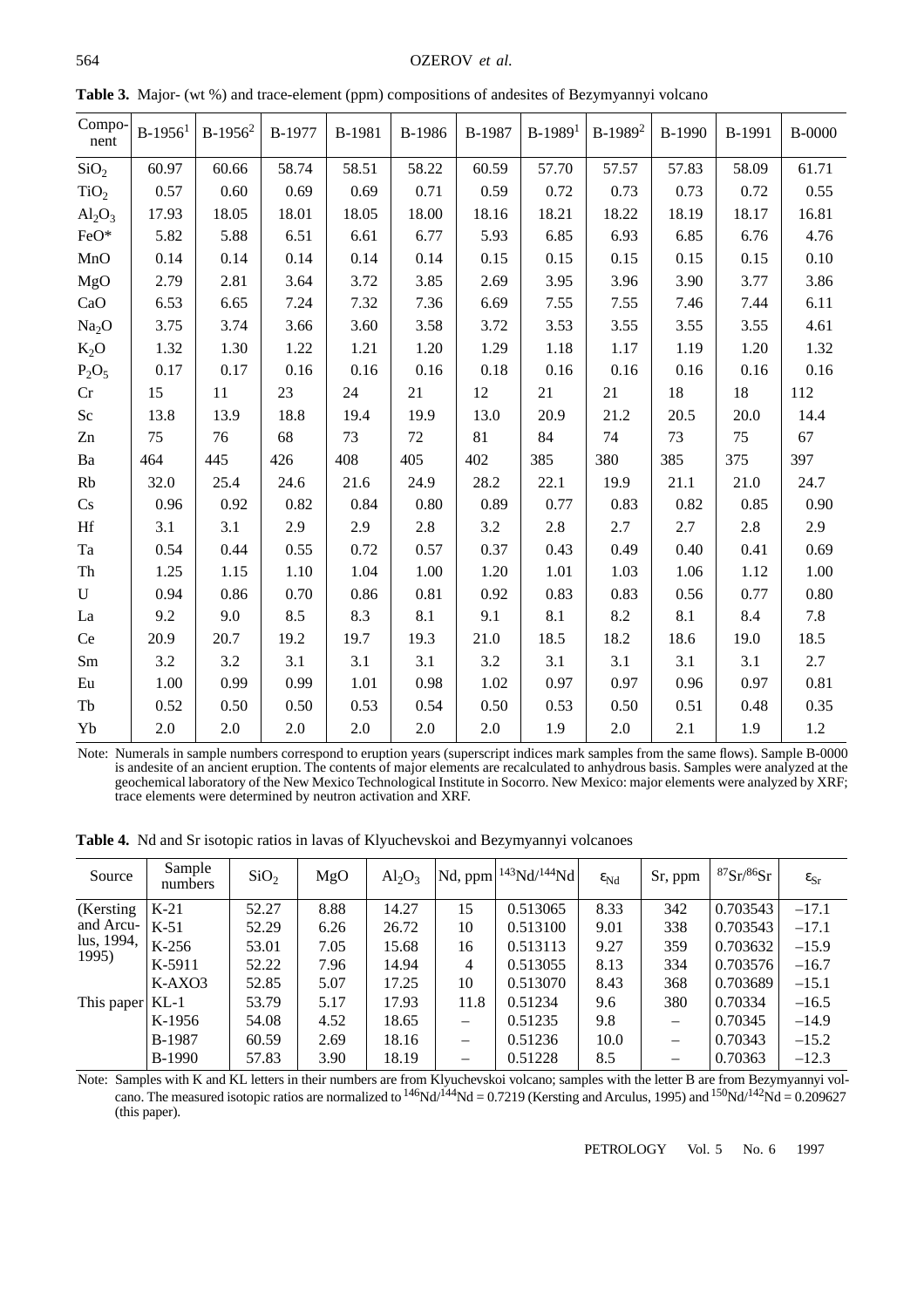|            |                                                                                                                                                                                                                                                                                                                                                                   | Conditions                                                                          |                  |                  | Magma composition, wt % |                                     | Liquidus minerals |                |     |                           |                          |                   |
|------------|-------------------------------------------------------------------------------------------------------------------------------------------------------------------------------------------------------------------------------------------------------------------------------------------------------------------------------------------------------------------|-------------------------------------------------------------------------------------|------------------|------------------|-------------------------|-------------------------------------|-------------------|----------------|-----|---------------------------|--------------------------|-------------------|
| Depth, km  | Main magma-generating processes (description and comments)                                                                                                                                                                                                                                                                                                        | $P$ , kbar                                                                          | $T, \,^{\circ}C$ | SiO <sub>2</sub> |                         | MgO  Al <sub>2</sub> O <sub>3</sub> | $H_2O$            | O <sub>l</sub> | Cpx | Opx                       | Pl                       | Sp                |
| $150 - 30$ | Common magmatic system                                                                                                                                                                                                                                                                                                                                            |                                                                                     |                  |                  |                         |                                     |                   |                |     |                           |                          |                   |
| 150-60     | Zone of generation of the initial high-Mg magmas (horizontal size of the sys-<br>tem was several dozen kilometers; water was possibly present in small<br>amounts).                                                                                                                                                                                               | $~1$ -50<br>↓                                                                       | >1400<br>↓       | $\sim$ 50<br>↓   | >12<br>↓                | <13<br>$\downarrow$                 | $<$ 2 ?<br>↓      | Fo92<br>↓      |     | ?                         |                          |                   |
| $60 - 40$  | Primary melts ascended along the conduit and fractionated under decompres-<br>sion to produce less magnesian derivatives (the diameter of the magma col-<br>umn was $\sim$ 1 km).                                                                                                                                                                                 | 20<br>↓                                                                             | 1350<br>↓        | 51.8<br>↓        | 11.6                    | 13.9<br>$\downarrow$                | $-2.0$<br>↓       | Fo90<br>↓      | $+$ |                           |                          | $+$               |
| $40 - 30$  | Initial separation of the first differentiation products from the magma column<br>and further movement of the melts along the slanted conduit toward Bezy-<br>myannyi volcano. Fractionation continued simultaneously with water enrich-<br>ment in the melts (the melts could mix and partly assimilate the wall rocks).                                         | ~14                                                                                 | 1250<br>↓        | 52.5<br>↓        | 8.6<br>↓                | 15.5<br>↓                           | 2.3<br>↓          | Fo87<br>↓      | $+$ | $+$                       | $\overline{\phantom{0}}$ | $\qquad \qquad +$ |
| $30-.$     | Origin of two magma feeding systems                                                                                                                                                                                                                                                                                                                               |                                                                                     |                  |                  |                         |                                     |                   |                |     |                           |                          |                   |
| $30 - 20$  | The magma moved upward along two separate conduits about 1 km in diam-<br>eter diverging at a small angle; further fractionation resulted in high-Al mag-<br>ma; the products of different crystallization stages could mix (reverse zoning                                                                                                                       | ~10<br>1170<br>52.7<br>2.6   $Fo83$<br>6.6<br>17.0<br>Magma became highly aluminous |                  |                  |                         |                                     |                   |                |     |                           |                          |                   |
|            | could develop in large phenocrysts).                                                                                                                                                                                                                                                                                                                              | ↓                                                                                   | ↓                |                  |                         |                                     | ↓                 | ↓              |     |                           |                          |                   |
| $20 - 10$  | The magma feeder of the Klyuchevskoi volcano retained its size and direc-<br>tion; the magma continued to be constantly squeezed upward (the system<br>could experience stratification, with the less dense high-Al basalts accumulat-<br>ing in the upper part; fractionation was relatively weak; dissolved water was<br>partly released during decompression). | ~1                                                                                  | 1110             | 53.3             | 5.2                     | 18.3<br>↓                           | $\sim$ 3          | Fo79<br>↓      | $+$ | $+$                       | $+$                      | $+$               |
| $20 - 10$  | The magma feeder of Bezymyannyi volcano changed its morphology and                                                                                                                                                                                                                                                                                                | $\sim$ 7                                                                            | 1110             | 53.3             | 5.2                     | 18.3                                | $\sim$ 3          | Fo79           | $+$ | $\ddot{}$                 | $+$                      | $+$               |
|            | developed into an intermediate magma chamber approximately 10 km in<br>height and ~6–7 km in diameter in its broadest part; accumulation of high-Al                                                                                                                                                                                                               | ↓                                                                                   | ↓                | ↓                |                         | $\downarrow$                        | ↓                 | ↓              |     |                           |                          |                   |
|            | melt was accompanied by water enrichment and crystallization under condi-<br>tions close to water saturation; settling of magnetite- and amphibole-bearing<br>assemblages led to the origin of andesitic and dacitic magmas.                                                                                                                                      | $3 - 5$                                                                             | ????             | $??\cdot ?$      | ?.?                     | ??.?                                | ??                | ??             |     | <b>Amphibole appeared</b> |                          |                   |
| ~10        | <b>Summit craters of volcanoes</b>                                                                                                                                                                                                                                                                                                                                |                                                                                     |                  |                  |                         |                                     |                   |                |     |                           |                          |                   |
| $10-.$     | The feeding conduits had a diameter of $\leq 1$ km: both volcanoes discharged their products through summit craters.                                                                                                                                                                                                                                              |                                                                                     |                  |                  |                         |                                     |                   |                |     |                           |                          |                   |
|            | The magma conduit of Klyuchevskoi volcano served for the ascent of mainly high-Al magma, which mixed with earlier derivatives, was depleted in water,<br>and acquired a plagioclase porphyry composition (the magma viscosity is low, but its crystallinity increased because of partial water release).                                                          |                                                                                     |                  |                  |                         |                                     |                   |                |     |                           |                          |                   |
|            | More viscous andesitic magma ascended, with several pauses and hiatuses, along the magma conduit of Bezymyannyi volcano. Water continued escaping<br>simultaneously with the massive settling of plagioclase phenocrysts. The lowest temperature derivatives became compositionally close to dacite and con-<br>tained hornblende phenocrysts.                    |                                                                                     |                  |                  |                         |                                     |                   |                |     |                           |                          |                   |
|            | Excess magma pressure in the conduits of both volcanoes resulted in the branching of numerous dikes, which are now pronounced as adventive fissures on<br>the slopes of Klyuchevskoi volcano and as volcanic domes on Bezymyannyi volcano.                                                                                                                        |                                                                                     |                  |                  |                         |                                     |                   |                |     |                           |                          |                   |

**Table 5.** Model for the evolution of the magma-generating and feeding system of the Klyuchevskoi and Bezymyannyi volcanic system

565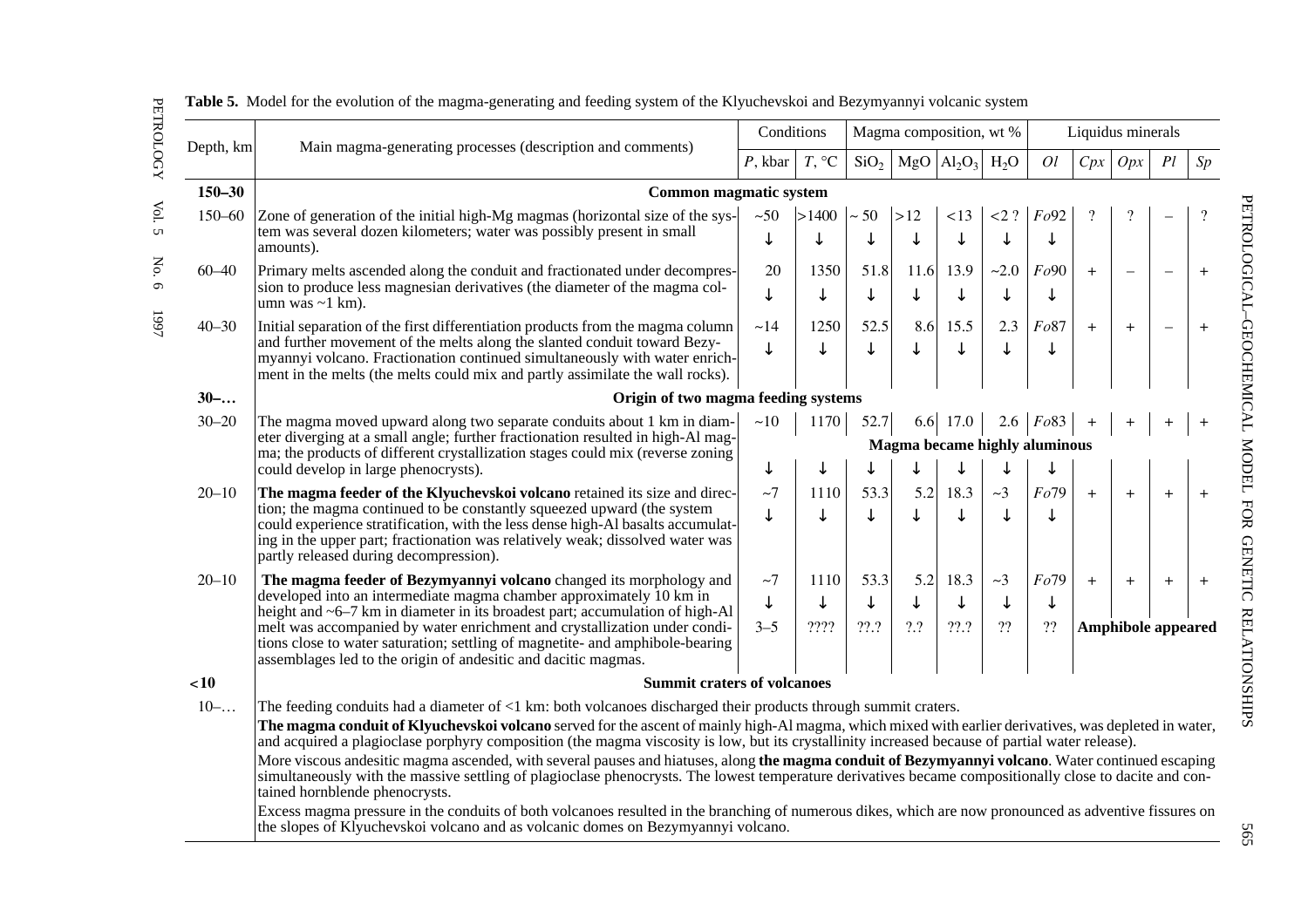

**Fig. 7.** Isotopic Nd and Sr ratios in lavas of Klyuchevskoi and Bezymyannyi volcanoes (Table 4).

(1) Kersting and Arculus (1995); (2) high-Al basalts of Klyuchevskoi volcano; (3) andesites of Bezymyannyi volcano.

# **CONCLUSION**

Analysis of geological, geophysical, petrological, and geochemical data on the structure and distinctive features of magmatic processes of Klyuchevskoi and Bezumyannyi volcanoes led us to develop a model (Fig. 2, Table 5) for the deep-seated evolution and feeding system of the two volcanic centers. The petrological scheme involves three depth levels responsible for different regimes of the magmatic evolution.

(1) According to our scheme, the development of the magma-generating system of Klyuchevskoi and Bezymyannyi volcanoes over the depth interval from 150 to 30 km was governed by the same mechanism in the same mantle source. At depths from 150 to 60 km, the magma-generating processes involved the origin of initial highly magnesian melts in the presence of small amounts of water and their further fractionation under decompression conditions as the melts moved to the surface. At depths of 30–40 km, an auxiliary conduit branched out of the main magmatic column, and some of the less magnesian derivatives (basaltic melts, Table 5) were directed toward Bezymyannyi volcano along this conduit.

(2) Over the depth interval from 20 to 30 km, the magma ascended along two distinct conduits diverging at a small angle. The decompression-related magma fractionation continued, mainly by olivine and clinopyroxene settling. The process was attended by the enrichment of the melts in water, a resultant delay in plagioclase crystallization, and the enrichment of the younger derivatives in alumina (Tables 1, 5).

At depths shallower than 20 km, differentiation endproducts (high-Al magmas) accumulated in the magma conduit of Klyuchevskoi volcano. The absence of a large magma chamber explains their weak fractionation: the process mainly involved the escape of volatiles and an increase in the crystallinity of the magmatic material. The conduit of Bezymyannyi volcano changes morphologically at depths of 20–10 km and becomes an extensive magma chamber. The chamber was a site of the isobaric fractionation of a water-saturated high-Al magma, a process that led to the origin of andesitic and dacitic melts.

(3) At depths less than 10 km, the feeding channels are no larger than 1 km in diameter, and the magmatic material was discharged mainly through the summit craters. The excess magma pressure caused the origin of dikes, which branched out of the magma conduits of both volcanoes. On the slopes of the volcanoes, these dikes are pronounced as adventive fissures of magnesian and aluminous basalts and as andesite volcanic domes at Bezymyannyi volcano.

Hence, the magmatic evolution of Klyuchevskoi and Bezymyannyi volcanoes proceeded in notably different geodynamic and thermodynamic conditions and resulted in two "reduced" magmatic series: a predominantly basaltic one at Klyuchevskoi volcano and a basaltic andesite–dacite series at Bezymyannyi volcano. The series developed by crystal fractionation at a subordinate role of other petrogenetic processes. According to this concept, both volcanic series compose a single genetic sequence, a peculiar geochemical system, whose source was upper mantle peridotite material and whose derivatives comprised the whole series of volcanics from mafic to acid differentiates.

Further development of the petrological–geochemical model should be aimed at refining the contributions of magnetite and amphibole crystallization to the origin of the calc-alkaline trend of the Klyuchevskoi–Bezymyannyi system. This problem can be resolved, in our opinion, by the numerical simulation of fractionation processes in basaltic magma in the presence of water with due regard for the crystallization of magnetite- and amphibole-bearing mineral assemblages (Al'meev and Ariskin, 1996). It seems to be very important to examine the compositional trends of minerals in the volcanics of Bezymyannyi volcano. This study should be based on microprobe analyses of rock-forming minerals and crystalline inclusions. New systematic studies of the isotopic compositions of volcanics in the system of Klyuchevskoi and Bezymyannyi volcanoes should be carried out.

#### ACKNOWLEDGMENTS

We thank G.I. Anosov (Institute of Volcanology, Far East Division, Russian Academy of Sciences) for useful comments concerning this paper and R.R. Al'meev (Moscow State University) for help in preparing the graphical materials. This work was supported by the Russian Foundation for Basic Research, projects no. 96-05-64231 and 97-05-64541 and a grant from the Ministry of Science (project "Petrology and Geochem-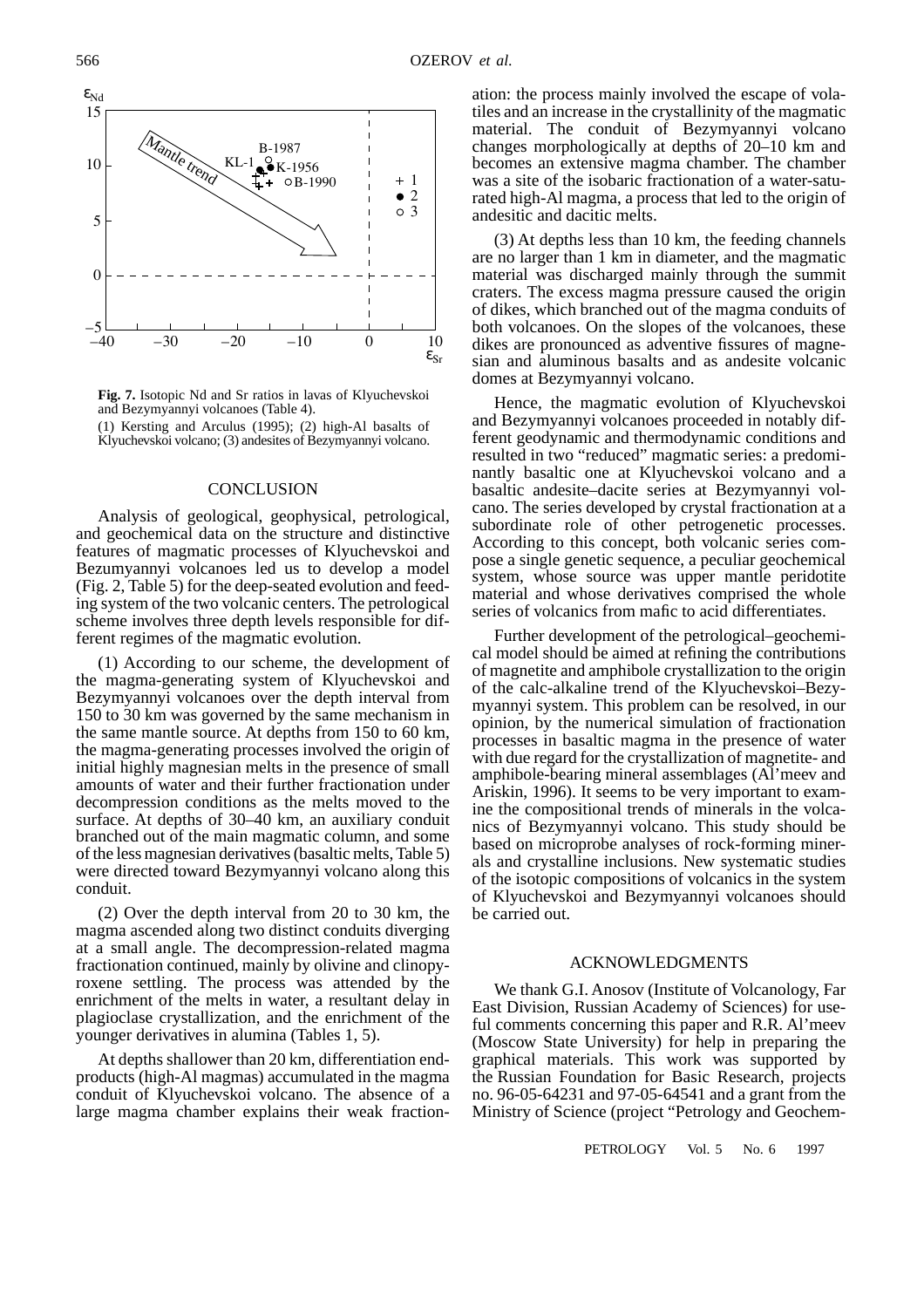istry of Island-Arc Magmatism of the Kuril–Kamchatka Area"). Analytical studies were carried out under a project of the National Science Foundation of the United States (grant EAR-9117815).

## REFERENCES

Alidibirov, M.A., Bogoyavlenskaya, G.E., Kirsanov, I.T., *et al.,* Bezymyannyi Volcano Eruption of 1985, *Vulkanol. Seismol.,* 1988, no. 6, pp. 3–17.

Al'meev, R.R. and Ariskin, A.A., Computer Modeling of Melt–Mineral Equilibria in a Water-bearing Basaltic Sysytem, *Geokhimiya,* 1996, no. 7, pp. 624–636.

Anosov, G.I., Bikkenina, S.K., Popov, A.A., *et al., Glubinnoe seismicheskoe zondirovanie Kamchatki* (Deep Seismic Sounding of Kamchatka), Moscow: Nauka, 1978.

Ariskin, A.A., Barmina, G.S., Ozerov, A.Yu., and Nielsen, R.L., Genesis of High-Alumina Basalts of Klyuchevskoi Volcano, *Petrologiya,* 1995, vol. 3, no. 5, pp. 496–521.

Ariskin, A.A., Frenkel, M.Ya., Barmina, G.S., and Nielsen, R.L., COMAGMAT: A Fortran Program to Model Magma Differentiation Processes, *Comput. Geosci.,* 1993, vol. 19, pp. 1155–1170.

Babansky, A.D., Ryabchikov, I.D., and Bogatikov, O.A., *Evolyutsiya shchelochno-zemel'nykh magm* (Evolution of Calc-Alkaline Magmas), Moscow: Nauka, 1983.

Balesta, S.T., Technique of "Illumination" of Deep Parts of Volcanic Edifices by Seismic Waves, in *Vulkanizm i glubiny Zemli* (Volcanism and Deep Parts of the Earth), Moscow: Nauka, 1971, pp. 98–101.

Balesta, S.T., *Zemnaya kora i magmaticheskie ochagi oblastei sovremennogo vulkanizma* (Earth's Crust and Magma Chambers of Modern Volcanic Areas), Moscow: Nauka, 1981.

Balesta, S.T., Gontovaya, L.I., Kargapol'tsev, A.A., *et al.,* Results of Seismic Investigations of the Earth's Crust near Klyuchevskoi Volcano, *Vulkanol. Seismol.,* 1991, no. 3, pp. 3–18.

Belousov, A.B., Belousova, M.G., and Zhdanova, E.Yu., Volcanic Activity of the Northern Group (Kamchatka) in 1990– 1992, *Vulkanol. Seismol.,* 1996, no. 2, pp. 25–33.

Bogatikov, O.A. and Tsvetkov, A.A., *Magmaticheskaya evolyutsiya ostrovnykh dug* (Igneous Evolution of Island Arcs), Moscow: Nauka, 1988.

Bogoyavlenskaya, G.E., Braitseva, O.A., Melekestsev, I.V., Maksimov, A.P., and Ivanov, B.V., Bezymyannyi Volcano, *Deistvuyushchie vulkany Kamchatki* (Active Volcanoes of Kamchatka), Moscow: Nauka, 1991, vol. 1, pp. 168–194.

Bogoyavlenskaya, G.E. and Kirsanov, I.T., Twenty-Five Years of Bezymyannyi Volcanic Activity, *Vulkanol. Seismol.,* 1981, no. 2, pp. 3–13.

Braitseva, O.K., Melekestsev, I.V., Ponomareva, V.V., *et al.,* Age of Active Volcanoes in the Kuril–Kamchatka Region, *Vulkanol. Seismol.*, 1994, no. 4/5, pp. 5–32.

*Deistvuyushchie vulkany Kamchatki* (Active Volcanoes of Kamchatka), Fedotov, S.A. and Masurenkov, Yu.P., Eds., Moscow: Nauka, 1991.

Draper, D.S. and Johnston, A.D., Anhydrous P–T Phase Relations of an Aleutian High-MgO Basalt: An Investigation of the Role of Olivine–Liquid Reaction in the Generation of Arc High-Alumina Basalts, *Contrib. Mineral. Petrol.*, 1992, vol. 112, pp. 501–519.

Ermakov, V.A., *Formatsionnoe raschlenenie chetvertichnykh vulkanicheskikh porod* (Associations of Quaternary Extrusive Rocks), Moscow: Nedra, 1977.

Faure, G., *Principles of Isotope Geology,* New York: Wiley, 1986.

Fedotov, S.A., Magmatic Feeding System and Activity Mechanism of Klyuchevskoi Volcano, *Vulkanol. Seismol.,* 1993, no. 3, pp. 23–45.

Fedotov, S.A., On the Ascent of Basic Magmas in the Earth's Crust and the Mechanism of Fissure Basalt Eruptions, *Izv. Akad. Nauk SSSR, Ser. Geol.,* 1976, no. 10, pp. 5–23.

Fedotov, S.A., On the Input Magma Temperatures, Formation, Size, and Evolution of Volcano Magma Reservoirs, *Vulkanol. Seismol.*, 1980, no. 4, pp. 3–29.

Fedotov, S.A. and Farberov, A.I., On the Screening of Shear Seismic Waves and a Magma Chamber in the Upper Mantle in the Region of the Avachinskii Volcano Group, in *Vulkanizm i glubinnoe stroenie Zemli* (Volcanism and Deep Structure of the Earth), 1966, vol. 3, pp. 43–48.

Fedotov, S.A., Khrenov, A.P., and Zharinov, N.A., Klyuchevskoi Volcano: Its Activity during 1932–1986 and Possible Evolution, *Vulkanol. Seismol.*, 1987, no. 4, pp. 3–16.

Fedotov, S.A., Zharinov, N.A., and Gorel'chik, V.I., Deformation and Earthquakes of Klyuchevskoi Volcano: A Model of Its Activity, *Vulkanol. Seismol.*, 1988, no. 2, pp. 3–42.

Firstov, P.P. and Shirokov, V.A., Location of the Roots of the Klyuchevskoi Volcano Group from the Seismic Data, in *Vulkanizm i glubiny Zemli* (Volcanism and Deep Parts of the Earth), Moscow: Nauka, 1971, pp. 113–117.

Frolova, T.I., Burikova, I.A., Gushchin, A.V., *et al., Proiskhozhdenie vulkanicheskikh serii ostrovnykh dug* (Genesis of Volcanic Series of Island Arcs), Moscow: Nedra, 1985.

*Glubinnoe stroenie, seismichnost' i sovremennaya deyatel'nost' Klyuchevskoi gruppy vulkanov* (Deep Structure, Seismicity, and Recent Activity of the Klyuchevskoi Volcano Group), Ivanov, B.P. and Balesta, S.T., Eds., Vladivostok, 1976.

Gorshkov, G.S., The Depth of the Magma Chamber of Klyuchevskoi Volcano, *Dokl. Akad. Nauk SSSR,* 1956, vol. 106, no. 4, pp. 703–705.

Gorshkov, G.S. and Bogoyavlenskaya, G.E., *Vulkan Bezymyannyi i osobennost' ego poslednego izverzheniya v 1955– 1963 gg.* (Bezymyannyi Volcano and Specifics of Its Most Recent Eruption in 1955–1963), Moscow: Nauka, 1965.

Green, T.H., Experimental Studies of Trau-Element Partitioning Applicable to Igneous Petrogenesis—Sedone 16 Years Later, *Chem. Geol.*, 1994, vol. 117, pp. 1–36.

Grove, T.L. and Baker, M.B., Phase Equilibrium Controls on the Tholeiitic versus Calc-Alkaline Differentiation Trends, *J. Geophys. Res.*, 1984, vol. 89, no. B5, pp. 3253–3274.

Grove, T.L., Gerlach, D.C., and Sando, T.W., Origin of Calc-Alkaline Series Lavas at Medicine Lake Volcano by Fraction-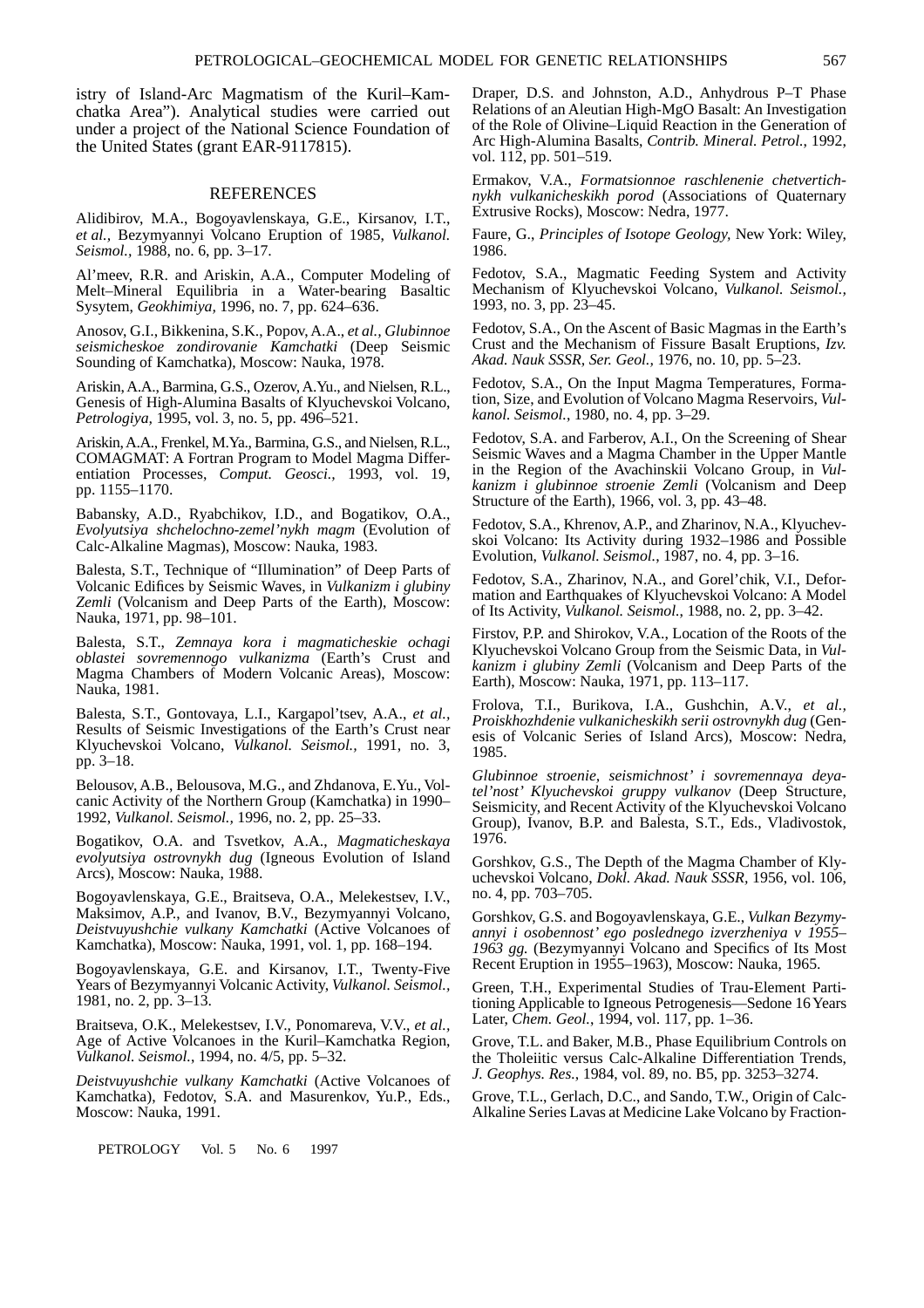ation, Assimilation and Mixing, *Contrib. Mineral. Petrol.*, 1982, vol. 80, pp. 160–182.

Grove, T.L. and Kinzler, R.J., Petrogenesis of Andesites, *Annu. Rev. Earth Planet. Sci.,* 1986, vol. 14, pp. 417–454.

Gust, D.A. and Perfit, M.R., Phase Relations on a High Mg Basalt from the Aleutian Island Arc: Implications for Primary Island Arc Basalts and High-Al Basalts, *Contrib. Mineral. Petrol.,* 1987, vol. 97, pp. 7–18.

Hallet, R.B. and Kyle, P.R., XRF and INAA Determination of Major and Trace Elements in Geological Survey of Japan Igneous and Sedimentary Rocks Standards, *Geostand. Newsl.,* 1993, vol. 17, pp. 127–133.

Irvine, T.N. and Baragar, W.R., A Guide to the Chemical Classification of the Common Volcanic Rocks, *Can. J. Earth Sci.,* 1971, vol. 8, pp. 523–547.

Ivanov, B.V., Some Volcanic Features of the Klyuchevskoi Volcano Group and Its Deep Structure, in *Glubinnoe stroenie, seismichnost' i sovremennaya deyatel'nost' Klyuchevskoi gruppy vulkanov* (Deep Structure, Seismicity, and Recent Activity of the Klyuchevskoi Volcano Group), Vladivostok, 1976, pp. 7–16.

Ivanov, B.V., *Tipy andezitovogo vulkanizma Tikhookeanskogo podvizhnogo poyasa* (Types of Andesitic Volcanism of the Pacific Mobile Belt), Moscow: Nauka, 1990.

Kadik, A.A., Lukanin, O.A., and Lapin, I.V., *Fizikokhimicheskie usloviya evolyutsii bazal'tovykh magm v pripoverkhnostnykh ochagakh* (Physicochemical Conditions of Basalt Magma Evolution in Near-Surface Chambers), Moscow: Nauka, 1990.

Kadik, A.A., Maksimov, A.P., and Ivanov, B.V., *Fizikokhimicheskie usloviya kristallizatsii i genezis andezitov* (Physico-Chemical Conditions of Crystallization and Genesis of Andesites), Moscow: Nauka, 1986.

Kadik, A.A., Rozenhauer, M., and Lukanin, O.A., Experimental Study of Pressure Influence on the Crystallization of Kamchatka Magnesian and Aluminous Basalts, *Geokhimiya,* 1989, no. 12, pp. 1748–1762.

Karpenko, S.F., Sharas'kin, A.Ya., and Balashov, Yu.A., Isotopic and Geochemical Evidence on Boninite Origin, *Geokhimiya,* 1984, no. 7, pp. 958–970.

Kay, S.M. and Kay, R.W., Aleutian Tholeiitic and Calc-Alkaline Magma SeriesL: I. The Mafic Phenocrysts, *Contrib. Mineral. Petrol.*, 1985, vol. 90, pp. 276–296.

Kersting, A.B. and Arculus, R.J., Klyuchevskoy Volcano, Kamchatka, Russia: The Role of High-Flux Recharge, Tapped, and Fractionated Magma Chamber(s) in the Genesis of High-Al<sub>2</sub>O<sub>3</sub> from High-MgO Basalt, *J. Petrol.*, 1994, vol. 35, pp. 1–41.

Kersting, A.B. and Arculus, R.J., Pb Isotope Composition of Klyuchevskoy Volcano, Kamchatka and North Pacific Sediments: Implications for Magma Genesis and Crustal Recycling in the Kamchatkan Arc, *Earth Planet. Sci. Lett.,* 1995, vol. 136, pp. 133–148.

Khrenov, A.P., Antipin, V.S., Chuvashova, L.A., and Smirnova, E.V., Chemical Features of the Basalts of Klyuchevskoi Volcano, *Vulkanol. Seismol.,* 1989, no. 3, pp. 3–15.

Khrenov, A.P., Dvigalo, V.N., Kirsanova, I.T., *et al.,* Klyuchevskoi Volcano, in *Deistvuyushchie vulkany Kamchatki* (Active Volcanoes of Kamchatka), Moscow: Nauka, 1991, vol. 1, pp. 106–145.

Khubunaya, S.A., Bogoyavlenskii, S.O., Novgorodtseva, T.Yu., and Okrugina, A.I., Mineralogical Features of Magnesian Basalts as Indicators of Fractionation in the Magma Chamber of Klyuchevskoi Volcano, *Vulkanol. Seismol.*, 1993, no. 3, pp. 46–68.

Kuno, H., High-Alumina Basalt, *J. Petrol.*, 1960, vol. 1, pp. 121–145.

Naboko, S.I., Eruption of Bilyukai, a Lateral Cone of Klyuchevskoi Volcano in 1938, *Tr. Lab. Vulkanol. Kamchatskoi vulkanol. st–n.,* 1947, no. 5.

MacDonald, G.A., *Volcanoes*, Englewood Cliffs: Prentice-Hall, 1972.

Miyashiro, A., Volcanic Rock Series in Island Arcs and Active Continental Margins, *Am. J. Sci.,* 1974, vol. 274, pp. 321–355.

Nye, C.J. and Reid, M.R., Geochemistry of Primary and Least Fractionated Lavas from Okmok Volcano, Central Aleutians: Implications for Arc Magma Genesis, *J. Geophys. Res.,* 1986, vol. 91, pp. 10 271–10 287.

Osborn, E.F., Role of Oxygen Pressure in the Crystallization and Differentiation of Basaltic Magma, *Am. J. Sci.,* 1959, vol. 257, pp. 609–647.

Ozerov, A.Yu., Eruption Dynamics and Chemical Features of the Aluminous Basalts of Klyuchevskoi Volcano, *Cand. Sci. (Geol.–Miner.) Dissertation,* Moscow: Inst. of Lithosphere, 1993.

Ozerov, A.Yu., Ariskin, A.A., and Barmina, G.S., The Problem of Genetic Relations between the High-Aluminum and High-Magnesium Basalts of Klyuchevskoi Volcano (Kamchatka), *Dokl. Ross. Akad. Nauk,* 1996a, vol. 350, no. 1, pp. 104–107.

Ozerov, A.Yu., Demyanchuk, Yu.V., Storcheus, A.V., and Karpov, G.A., Bezymyannyi Volcano Eruption of 6–8 October, 1995, *Vulkanol. Seismol.,* 1996b, no. 3, pp. 107–110.

Ozerov, A.Yu., Karpov, G.A., Droznin, V.A., *et al.,* Eruption Dynamics of Klyuchevskoi Volcano September 7–October 2, 1994 (Kamchatka), *Vulkanol. Seismol.,* 1996c, no. 5, pp. 3–16.

Ozerov, A.Yu. and Khubunaya, S.A., Olivine and Pyroxene Chemistry as an Indicator of Genetic Relationships of the Aluminous and Magnesian Basalts of Klyuchevskoi Volcano, in *Posteruptivnoe mineraloobrazovanie na aktivnykh vulkanakh Kamchatki* (Posteruptive Mineral Formation in Active Kamchatka Volcanoes), Vladivostok, 1992, vol. 2, pp. 37–61.

Perfit, M.R., Gust, D.A., Bence, A.E., *et al.,* Chemical Characteristics of Island-Arc Basalts: Implications for Mantle Sources, *Chem. Geol.,* 1980, vol. 30, pp. 227–256.

Piip, B.I., Klyuchevskoi and Its Eruptions in 1944–1945 and in Earlier Time, *Tr. Lab. Vulkanol.,* 1956, no. 11.

Rast, H., *Vulkane und Vulkanismus,* Leipzig: Tuebner, 1980. Translated under the title *Vulkany i vulkanizm,* Moscow: Mir, 1982.

Rittmann, A., *Vulkane und ihre Tätigkeit,* Stuttgart, 1960. Translated under the title *Vulkany i ikh deyatel'nost',* Moscow: Mir, 1964.